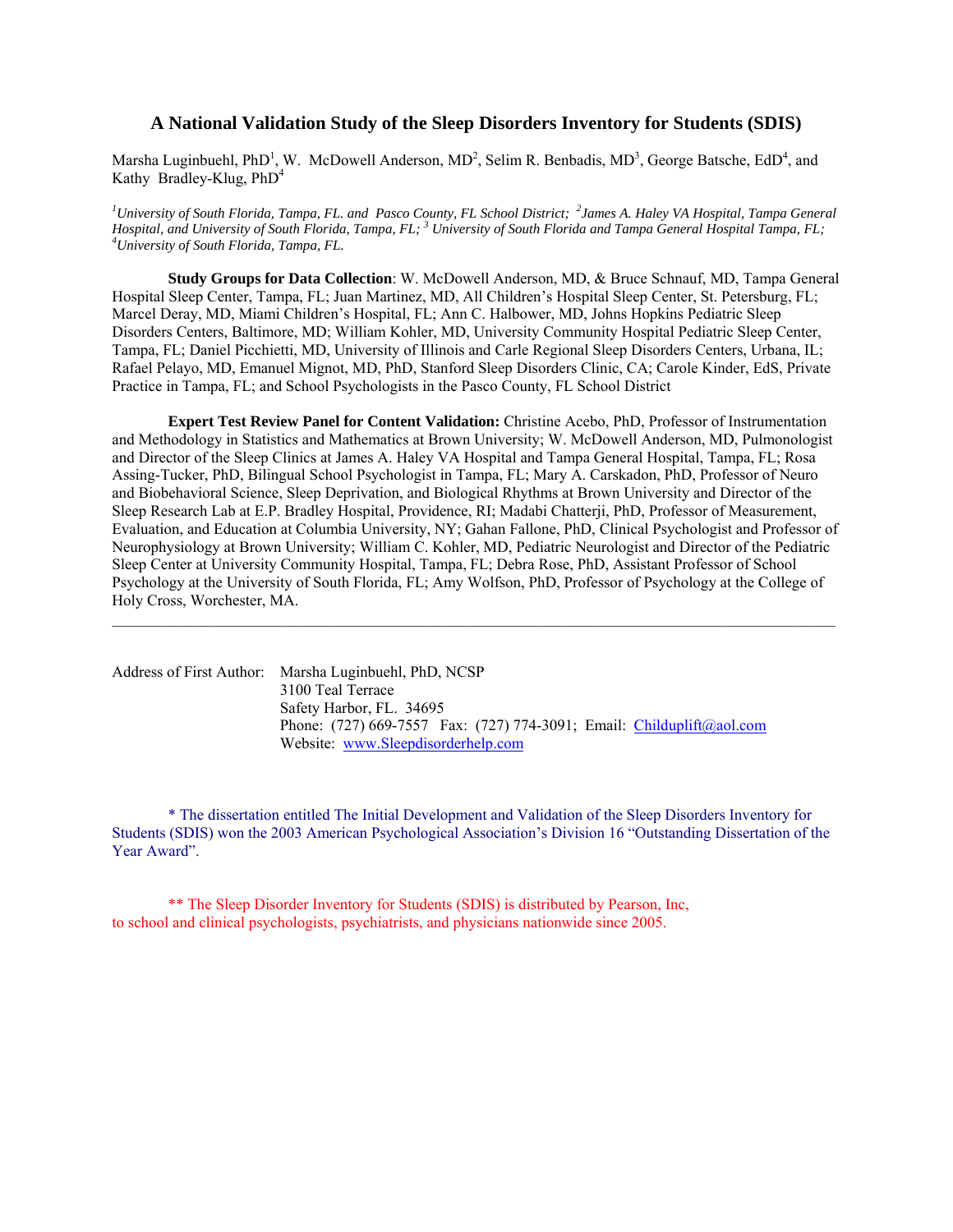### **ABSTRACT**

**Objectives:** To validate the Sleep Disorders Inventory for Students (SDIS), a parent-report sleep screening inventory for children, ages 2 through 10 years (SDIS-C), and adolescents, ages 11 through 18 years (SDIS-A).

**Design:** A purposive critical case nonprobability sample was used at the hospitals and by psychologists. A stratified random sample was used with a "quasi-control" group of students.

**Settings / Participants:** The Pilot study contained 226 children and the Main Study had 595 children from 45 public schools, two private practices, and seven sleep centers.

**Measurement and Results:** The Expert Panel obtained 94% content validity. Pilot Study Exploratory Factor Analysis (EFA) suggested five factors. SDIS-C Main Study EFA ( $n = 188$ ) suggested four factors (OSAS, EDS, PLMD, and DSPS) and was substantiated using Confirmatory Factor Analysis (CFA) (n=202). Five factors (OSAS, EDS, Narcolepsy, PLMD/RLS, and DSPS) were confirmed for the SDIS-A using CFA on 182 adolescents. Concurrent validity produced moderate correlations for the SDIS-C and SDIS-A when comparing the SDIS: OSAS scale with the PSG/RDI Index. The SDIS-C and SDIS-A had high predictive validity of 86% and 96% when determining which children needed referrals to sleep specialists. Predictive validity for the exact sleep disorder ranged from 72-100%. High internal consistency was obtained for the SDIS – C and SDIS-A (.91 and .92). Subscale internal consistency ranged from .71 to .95. Test-retest reliability was .97 for the SDIS-C and .86 for the SDIS-A. **Conclusions:** The SDIS-C and SDIS-A have strong psychometric properties and are designed for use by many professionals. The SDIS-C measures four sleep domains, and the SDIS-A measures five sleep domains, both providing a Sleep Disturbance Index, graphed T-Scores, percentiles, an interpretive report, and forms available in English and Spanish. The report also provides information and interventions for children who have sleep-talking, sleep-walking, bruxism, sleep terrors, or nocturnal enuresis. **Key Words:** children's sleep disorders; sleep survey; screening instrument; sleep problems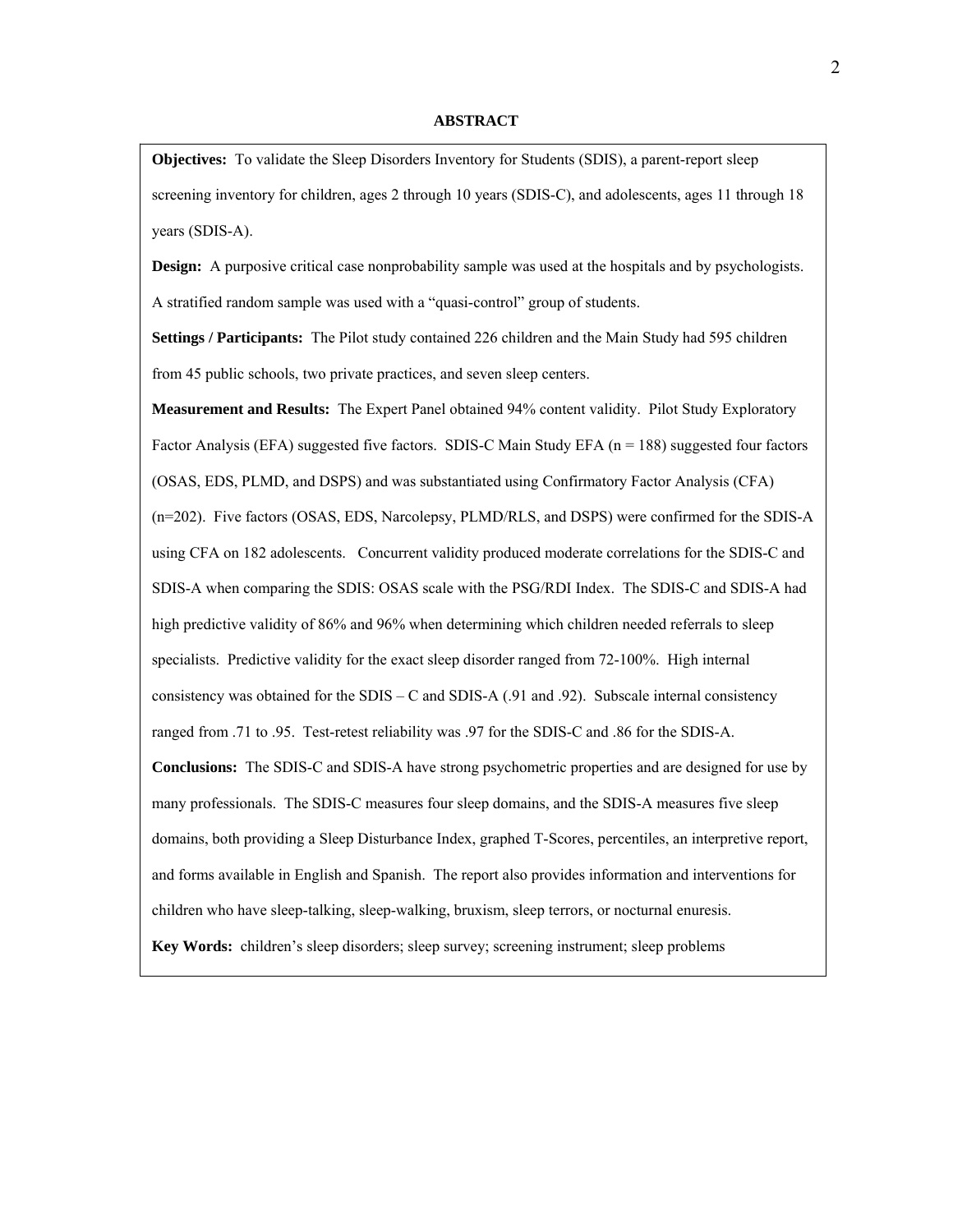## **INTRODUCTION**

 Research on the epidemiology of pediatric sleep disorders is limited. However, a conservative estimate made by the National Institute of Health in 2001 suggested that up to 15% of all students may have a sleep disorder negatively impacting their health, learning, and daytime functioning. A recent study indicated that only 0.1% of people with sleep disorders were diagnosed in community-based outpatient health clinics and only 3.1% were diagnosed at university-based clinics, most of which were adults.<sup>1</sup> For the small percentage of people being diagnosed with a sleep disorder, the average amount of time that may elapse from onset of the disorder until the time of diagnosis could be 10-15 years.<sup>2</sup> Consequently, these untreated sleep disorders are negatively affecting students' achievement, behaviors, and interpersonal functioning. Results of numerous sleep studies have indicated the urgent need to identify and correct these sleep disorders in early childhood before they negatively affect cognition, achievement, grades, behaviors, health, and safety.<sup>3-18</sup> Furthermore, treatment and correction of students' sleep disorders have resulted in improved cognition, achievement, grades, and overall behaviors.<sup>3, 6, 12-13</sup> It appears that the lack of a nationally available pediatric screening process could be significantly improved if the professionals who have the most contact with children would assist in the screening and referral process; namely teachers, pediatricians, school and clinical psychologists.

 Presently, there are no nationally validated screening instruments normed on samples of children reflective of the 2000 U.S. Census population demographics, nor are the existing inventories designed and available for general use by any professional working with parents and children. Such a screening inventory also needs to identify the major sleep disorders negatively affecting achievement, behaviors, and quality of life for children between 2 and-18 years of age; uphold stringent psychometric standards if it is to be used in epidemiology studies or with confidence by school and clinical psychologists, or other professionals experienced in behavioral screening and assessment; be validated at numerous sleep centers from different regions of the USA who use nationally accepted pediatric diagnostic criteria for sleep disorders; contain a sample of children from many schools with educational representation from general education, special education, gifted education, and the most commonly occurring DSM-IV diagnoses; be written on a clear, simple  $3$ -to-5<sup>th</sup> grade reading level with the assistance of professionals representing the major ethnic backgrounds in this country to prevent items with cultural bias or insensitive questions; use many forms of validation and reliability and obtain high validity and reliability coefficients across measures to increase its accuracy and functional utility; have a well-defined and broad item response (scoring) scale of 4-to-7 points to ensure rating accuracy and specificity; measure the most commonly or frequently occurring sleep disorders in children while even red flagging some less frequently occurring sleep disorders (even if it cannot exactly define them in a brief screening); be easy and quick to complete by parents; provide accurate computer scoring (to prevent avoidable errors and ensure quick scoring and interpretation for large screenings of school children or in epidemiology studies); and finally, produce a clear and simple interpretative graph and report that facilitates understanding for the general practitioner and parent who have limited knowledge about sleep disorders.<sup>19-24</sup>

 The development of the Sleep Disorders Inventory for Students (SDIS) has made a valid assessment tool available to professionals who screen students with medical, academic, and/or behavior problems, while meeting stringent assessment criteria. An increase in the number of professionals screening students could result in a significantly greater number of students being referred to medical personnels for early diagnosis and treatment of sleep disorders. This is a presentation of the preliminary reliability and validity data on the Sleep Disorders Inventory for Students (SDIS), a parent-report sleep screening inventory specifically designed for children and youth from 2-through-18 years of age. The SDIS has been developed with data collected from parents of children in 45 schools, two psychology private practices in Florida, and seven sleep clinics nationwide, all but one which were American Academy of Sleep Medicine (AASM) certified.

## **METHODS**

#### **Pilot Study Participants**

 An initial pilot study was conducted on 226 children ranging in ages from 2-through-18 years using exploratory factor analysis (EFA). The Pilot Study consisted of three sample groups: (1) a retrospective sample of 31 children and adolescents who were referred by local pediatricians to sleep specialists for an initial examination and then an overnight polysomnography (PSG) completed at Tampa General Hospital or All Children's Hospital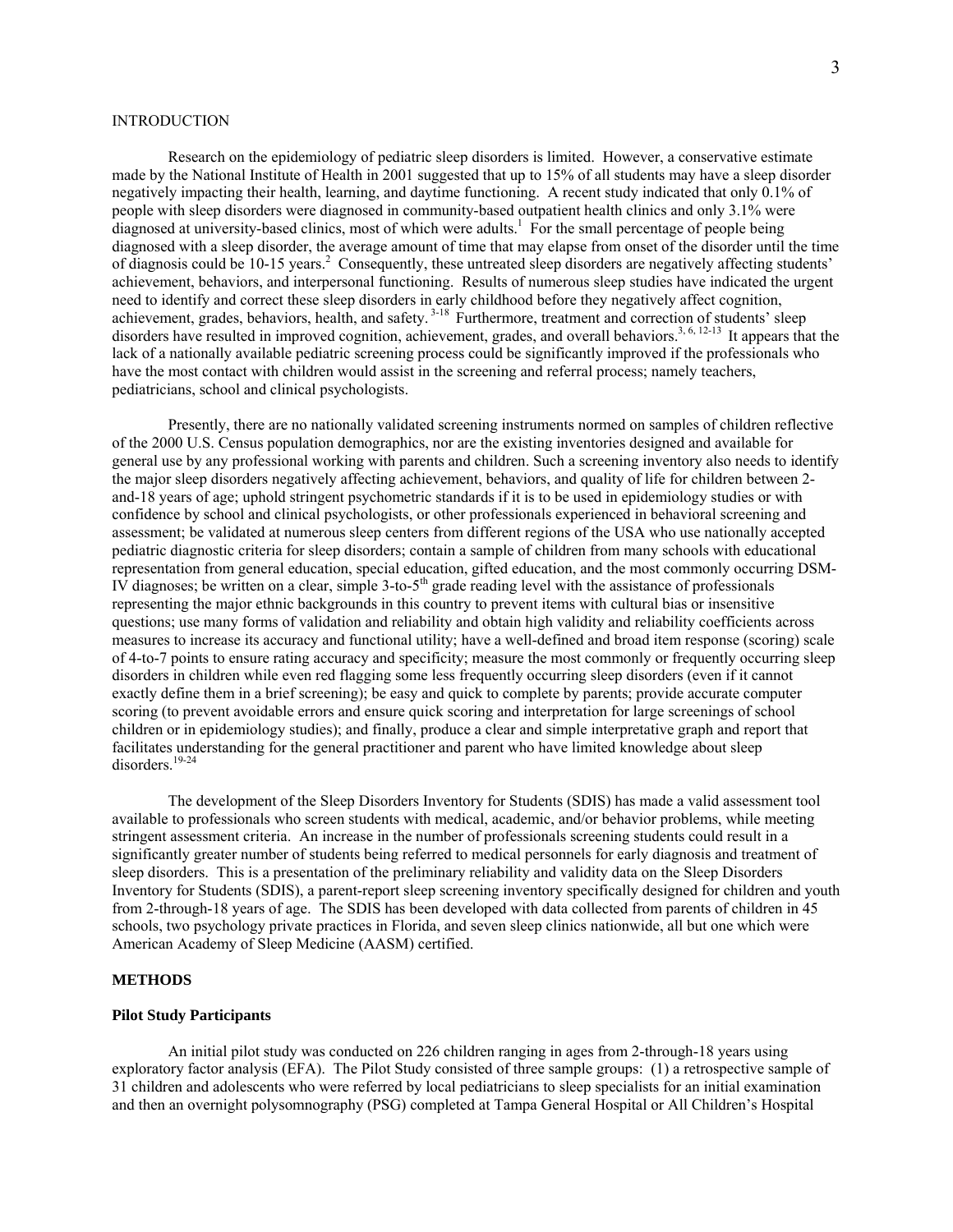Sleep laboratories in Tampa Bay, FL between 2000-2002; (2) a sample of 171 children and adolescents who had never been referred for a sleep study and consisted of three groups: (a) students in the Tampa Bay, FL area, mostly enrolled in general education, who were selected by stratified random sampling, (b) students referred to Pasco County, FL school psychologists for learning or behavior problems or gifted assessment during the 2002 school year, and (c) a sample of 19 children who were evaluated for learning, behavior, or gifted programs by school or clinical psychologists at two private practices in Tampa Bay, FL. IRB approval was obtained at all Pilot Study data collection sites and all participants signed consent forms.

## **Main Study Participants**

 The Main Study was a national study of 595 children ranging in ages from 2-through-18 years that targeted data collection in four different regions of the USA: (1) The Southern Region included children from Miami Children's Hospital in Miami, FL, University Community Hospital in Tampa, FL, and students from 45 schools in the Pasco County, Pinellas County, and Hillsborough County, FL Schools Districts; (2) the Eastern Region was represented by children from Johns Hopkins Pediatric Sleep Center in Baltimore, MD; (3) the Midwest was represented by children from Carle Regional Sleep Disorders Center in Urbana, IL, and (4) the Western Region was represented by participants from Stanford Sleep Disorders Clinic in Stanford, CA. All five sleep centers were certified by AASM and had extensive training and experience in diagnosing children's sleep disorders. IRB approval was obtained at these sleep centers and school districts, and consent forms were signed by all parents of students in the hospital, school, and private practice samples.

 This study consisted of five sampling groups: (1) a retrospective sample of 37 (-out-of-167) parents who responded to the mailing of the SDIS and demographic surveys. Their children had undergone an overnight PSG at Johns Hopkins Pediatric Sleep Centers, MD, Stanford Sleep Disorders Clinic, CA, or University Community Hospital, Tampa, FL between 2001-2003. The majority of these children had been diagnosed with a sleep disorder or nocturnal seizures or epilepsy; (2) a prospective sleep clinic sample of 146 parents whose children's clinical evaluation resulted in a referral for an overnight PSG at Carle Regional, Johns Hopkins, Miami Children's Hospital, or Stanford; (3) a sample of 255 students from 29 schools who were referred by teachers or parents to school psychologists in the Pasco County, FL School District for a wide variety of learning concerns, behavior problems, or gifted assessment; (4) a sample of 131 parents working in the Pasco County, FL school system were asked to participate and complete the SDIS on their children (these children came from 24 schools in the Pasco, Hillsborough, or Pinellas County, FL school districts and became a "quasi-control group" because this group closely represented the national percentages of educational classifications with 76% enrolled in general education, 13% in special education, and 11% in gifted programs); and (5) a sample of 26 parents of students referred to two psychology private practices in the Tampa Bay, FL region for gifted, learning, emotional, or behavioral assessment (these practices were in Pinellas and Hernando Counties, FL and were selected due to interest expressed by the psychologists that they would like to participate in the study and learn more about sleep disorder screening methods for students). It was important to include sample groups 3, 4, and 5 who had not been referred for a sleep evaluation since one of the main goals was to develop an instrument that is designed for use in educational settings by school psychologists, teachers, counselors, social workers, and school nurses. IRB approval was obtained at all Main Study data collection sites and all participants signed consent forms.

## **DESIGN**

A purposive critical case nonprobability sample was used at the sleep centers and for the students referred to school and private practice psychologists. A stratified random sampling was used for the quasi-control group in the Tampa Bay, FL school districts.

#### **VALIDATION**

#### **Content Validation of the SDIS**

Content validation refers to the extent to which an assessment instrument appears to measure what it purports to measure.<sup>24</sup> Content validation is the first step in the development of a screening instrument. Based on an extensive review of the pediatric sleep research literature<sup>3</sup> and recommendations from many sleep specialists involved in both pediatric research and clinical practice, 54 potential sleep items were developed in Phase One to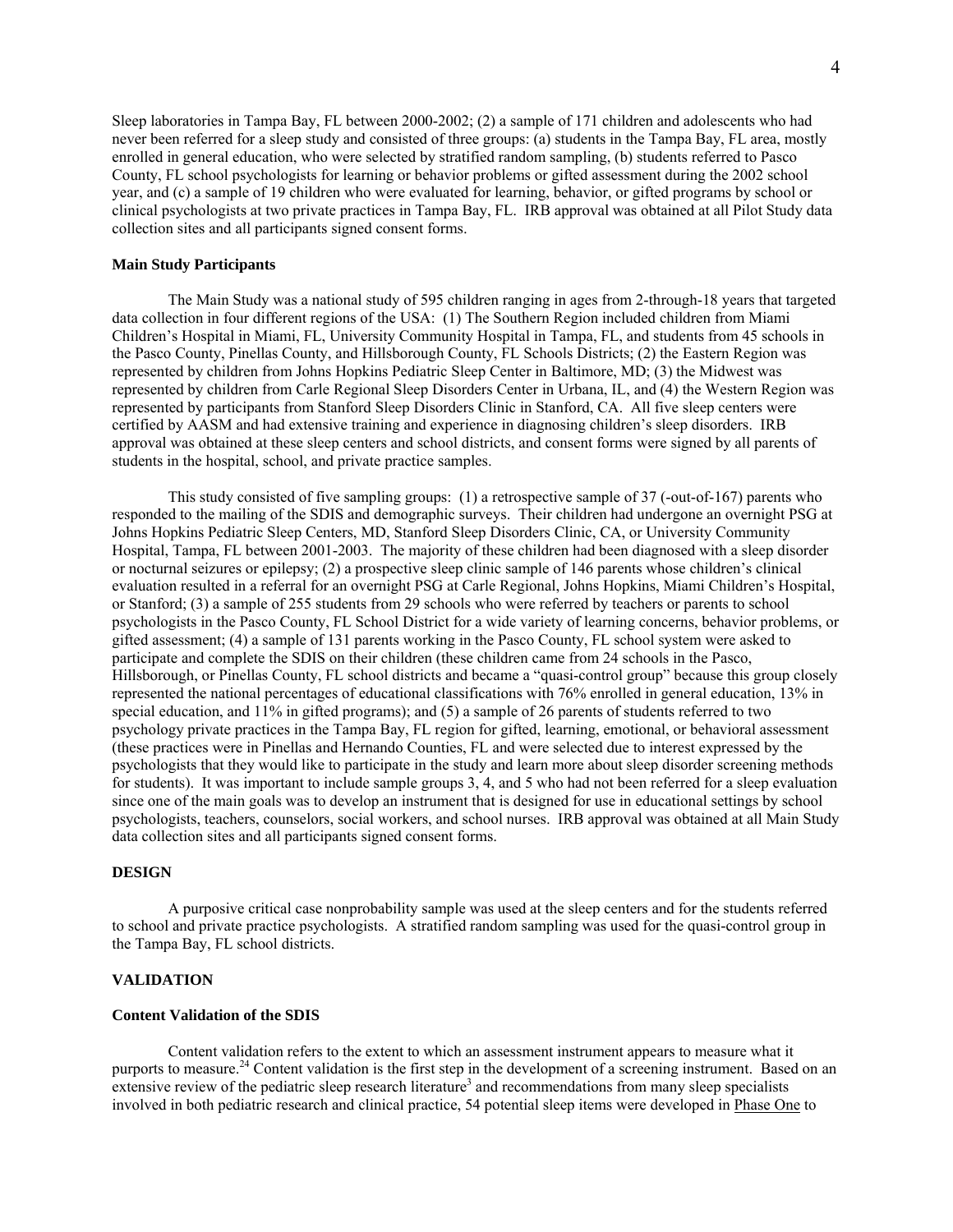describe the characteristics of five sleep disorders that were reported to negatively affect students' functioning.<sup>3-18</sup> These disorders are Obstructive Sleep Apnea Syndrome (OSAS), Narcolepsy (NARC), Periodic Limb Movement Disorder (PLMD), Restless Legs Syndrome (RLS), and Delayed Sleep Phase Syndrome (DSPS), or in younger children, Behavioral Insomnia of Childhood might be the best term, even though it will be referred to in this study as DSPS because that is the term that was used by the sleep specialists at the time of this study.

 In Phase Two, an Expert Test Review Panel (ETRP) was selected in 2001 to validate the item content (see names of panel listed in beginning of article*)*. To participate on an ETRP, professionals had to have extensive clinical experience in the fields of sleep medicine, measurement and inventory development, or assessment. All nine ETRP members met these criteria, and all have published scientific articles in professional journals or Dissertation Abstracts. The panel included six national experts representing the fields of sleep medicine or clinical sleep practice, one professor who is an expert in the design of educational inventories and has recently written a textbook on this topic, and two school psychologists with extensive assessment experience. The ethnic composition of the ETRP included professionals of Caucasian, Asian-American, African-American, and Hispanic-American backgrounds. The three professionals of diverse cultural backgrounds and ethnicity had measurement and assessment experiences, but little knowledge about sleep disorders. These three experts rated the SDIS in Phase Three for cultural sensitivity and linguistic clarity, reading level, and quality of the rating scales.

In Phase Four, the six sleep specialists judged the degree to which inventory items described a sleep disorder and determined if items should be rewritten, retained or discarded. They also rated items according to which sleep disorder they best represented. Eleven items were deleted after the third and fourth phases of rating the SDIS because the items were not specifically describing one of the five sleep disorders, were culturally insensitive, or the items did not discriminate well between children with and without sleep disorders. The panel re-worded 32% of the questions for clarity or to prevent cultural bias. They also requested that 5 items pertaining to the child's health be split into two separate items (they were asking two questions in one item) and then be rewritten in a "Yes" or "No" format. These health items were not included in the SDIS sleep disorder scales or statistical analyses because they did not fit into the 7-point response scale. However, these items were retained at the end of the inventory to provide medical professionals more health information pertaining to possible OSAS. These questions inquire about the child's weight and height as a toddler and at the present time, if the child has numerous respiratory or ear infections, if the child still has his/her tonsils and adenoids, and if so, has a physician ever reported that they are enlarged. After the questions were rewritten, the SDIS was evaluated and found to be written on a  $4<sup>th</sup>$  to  $5<sup>th</sup>$ grade reading level based on the Fry analysis of estimating sentence length and syllables per 100 words.<sup>25</sup>

Finally the inventory entered Phase Five of content validation where the panel of sleep specialists rated each of the remaining 38 items on two criteria: (1) Did each item accurately described one or more of the five sleep disorders and should remain in the inventory (SDIS Content Validity), and (2) if so, which sleep disorder/s did the items best describe (Item Validity)? An item was deleted if  $\geq 60\%$  of the panel voted "No" for it. Two items were deleted by the panel. The SDIS Content Validity was 94%, which is considered high content validity, especially for a screening instrument.<sup>21</sup> There was a range of agreement on the remaining 36 items from 65%-to-100% with 92% agreement among the six sleep specialists as to which sleep constructs were described by each item (Item Content Validity). Table 1 provides an abbreviated description of the remaining items, the Panel Members' sleep scale classifications for each item, and the percentage of agreement among panel members (Item Content Validity):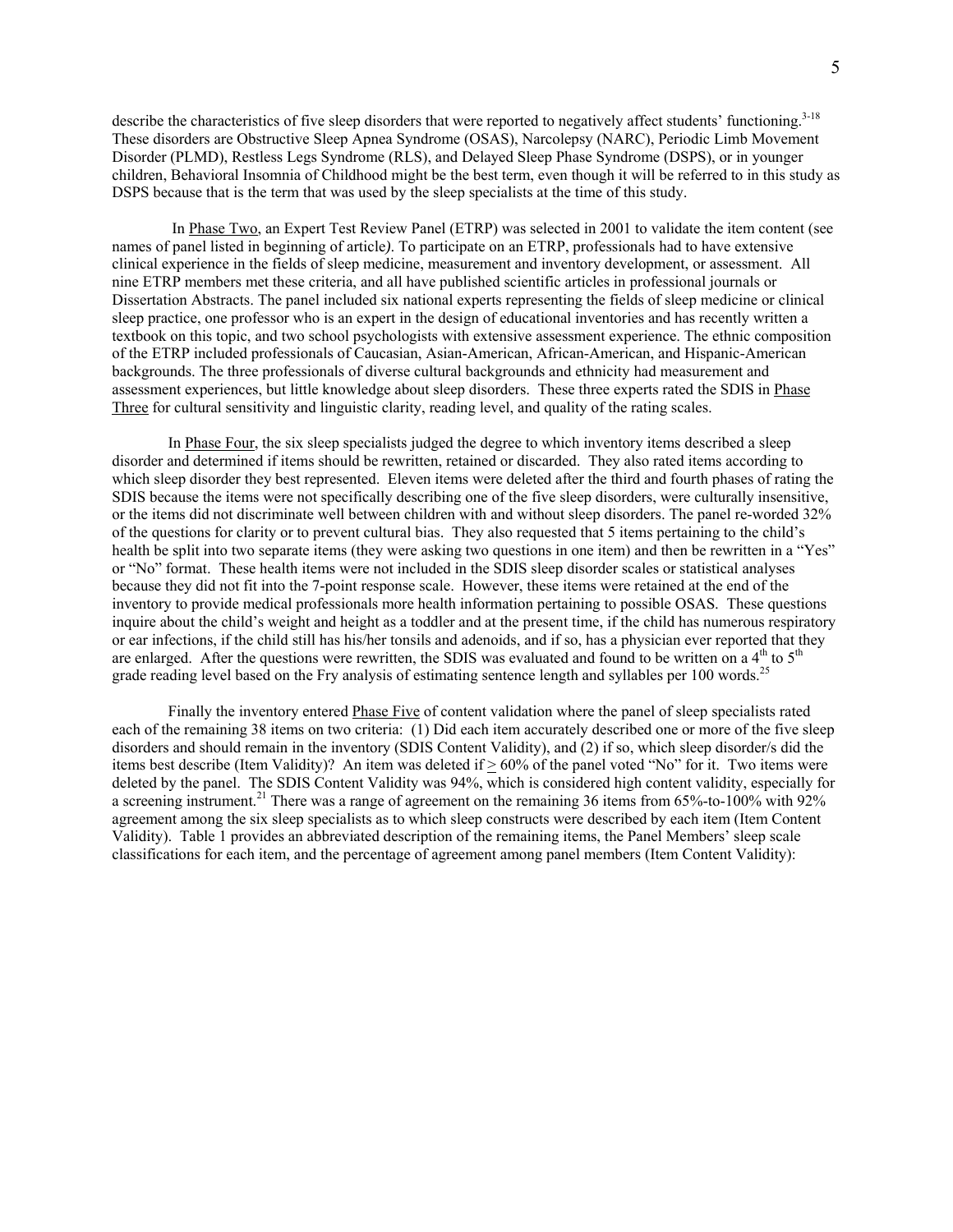| Abbreviated Items                           | <b>ETRP Item Coding of Sleep Constructs</b>                     | Total %  |
|---------------------------------------------|-----------------------------------------------------------------|----------|
| 1. Stops breathing 5+ sec.                  | $OSAS=100\%$                                                    | 100%     |
| 2. Sleep-Walking                            | OSAS=40% / NARC=40%                                             | (Delete) |
| 3. Mouth Breather / Daytime                 | $OSAS=100\%$                                                    | 100%     |
| 4. Mouth Breather / Nighttime               | $OSAS=100%$                                                     | 100%     |
| 5. More sleepy in Daytime                   | OSAS=100% / NARC=100% / PLMD=83% / RLS=83% / DSPS=100%          | 93%      |
| 6. Difficulty Arising in A.M.               | OSAS=67% / NARC=83% / PLMD=83% / RLS=83% / DSPS=67%             | 77%      |
| 7. Unable to Talk upon Awakening            | OSAS=0% / NARC=100%                                             | 100%     |
| 8. Repeated Leg Jerks                       | OSAS=60% / PLMD=100% / RLS=80% / NARC=20<br>(Delete NARC)       | 80%      |
| 9. Raspy Breathing / Light Snoring          | $OSAS=100\%$                                                    | 100%     |
| 10. Loud Snoring                            | OSAS= $83\%$ / None= $17\%$                                     | 83%      |
| 11. Confusion upon Awakening                | OSAS=100% / NONE=83% / DSPS=40%<br>(Delete DSPS)                | 92%      |
| 12. Rolls Around the Bed                    | OSAS=83% / PLMD=100% / RLS=100% / NARC=17%<br>(Delete NARC)     | 94%      |
| 13. Up Past 1:00 a.m. Playing               | DSPS=100%                                                       | 100%     |
| 14. Gasps, Chokes, Snorts in Sleep          | OSAS=100%                                                       | 100%     |
| 15. Bed-Wetting                             | $OSAS=100\%$                                                    | 100%     |
| 16. Sweats a lot in Sleep                   | $OSAS=100\%$                                                    | 100%     |
| 17. Iritable                                | OSAS=100%/NARC=83%/PLMD=83%/RLS=83%/DSPS=100%                   | 90%      |
| 18. Diff. Falling Asleep                    | $DSPS=100\%$                                                    | 100%     |
| 19. Restless Leg Pain in Child              | RLS=100% / PLMD=17%<br>(Delete PLMD)                            | 100%     |
| 20. Restless Leg Pain in Parent             | PLMD=100% / RLS=100%                                            | 100%     |
| 21. Tired in A.M./ Alert in P.M.            | DSPS=100% / OSAS= 20% (Delete OSAS) / NARC=20%<br>(Delete NARC) | 100%     |
| 22. Sleeps in Strange Positions             | $OSAS=100\%$                                                    | 100%     |
| 23. Attacks of Muscle Weakness              | NARC=100%                                                       | 100%     |
| 24. Heavy Breathing while Sitting           | $OSAS = 67\% / None = 33\%$                                     | 67%      |
| 25. Accident Prone                          | OSAS=67% / NARC=67% / PLMD=67% / RLS=67% / DSPS=67%             | 67%      |
| 26. Night Awakenings                        | OSAS=83% / NARC=67% / PLMD=83% / RLS=67%                        | 75%      |
| 27. Tired After Enough Sleep                | OSAS=83% / NARC=83% / PLMD=67% / RLS=67% / DSPS=67%             | 73%      |
| 28. Vivid Dreams or Hallucinations          | NARC=100%                                                       | 100%     |
| 29. Skips/Late for Early Classes            | OSAS=83% / NARC=83 / PLMD =83 / RLS=17 (Delete RLS) / DSPS=100% | 87%      |
| 30. 30+ Min. to Go to Sleep                 | OSAS=67% / PLMD=67% / RLS=100 / DSPS=100%                       | 84%      |
| 31. Falls Asleep When Talking               | OSAS=100% / NARC=100% / DSPS=60%                                | 87%      |
| 32. Diff. Shifting Sleep Onset Earlier      | DSPS=100%                                                       | 100%     |
| 33. Frequent Headaches                      | OSAS=100%                                                       | 100%     |
| 34. Strange Automatic Behaviors             | OSAS=17% (Delete OSAS) / NARC=100% / DSPS=17%<br>(Delete DSPS)  | 100%     |
| 35. Dry Mouth upon Awakening                | OSAS=100%                                                       | 100%     |
| 36. Difficulty Breathing at Night           | $OSAS = 83\% / None = 17\%$                                     | 83%      |
| 37. Falls Asleep More in Daytime            | OSAS=100% / NARC=100% / PLMD=83% / DSPS=100%                    | 96%      |
| 38. Complained of blurred or double vision. | $NARC = 50\% / None = 50\%$                                     | (Delete) |

# **Scale Validity after Deleted Items were Omitted: 92%**

## **Total SDIS Content Validity 94%**

Note<sup>1</sup>. OSAS = Obstructive Sleep Apnea Syndrome; NARC = Narcolepsy; PLMD = Periodic Limb Movement Disorder; RLS = Restless Legs Syndrome; DSPS = Delayed Sleep Phase Syndrome; None = No sleep disorder was endorsed. Note<sup>2</sup>. Permission was granted to abbreviate and reproduce this table by M. Luginbuehl (pp. 113-115).<sup>3</sup>

**\_\_\_\_\_\_\_\_\_\_\_\_\_\_\_\_\_\_\_\_\_\_\_\_\_\_\_\_\_\_\_\_\_\_\_\_\_\_\_\_\_\_\_\_\_\_\_\_\_\_\_\_\_\_\_\_\_\_\_\_\_\_\_\_\_\_\_\_\_\_\_\_\_\_\_\_\_\_\_\_\_\_\_\_\_\_\_\_\_\_\_\_\_\_ \_\_\_\_\_\_**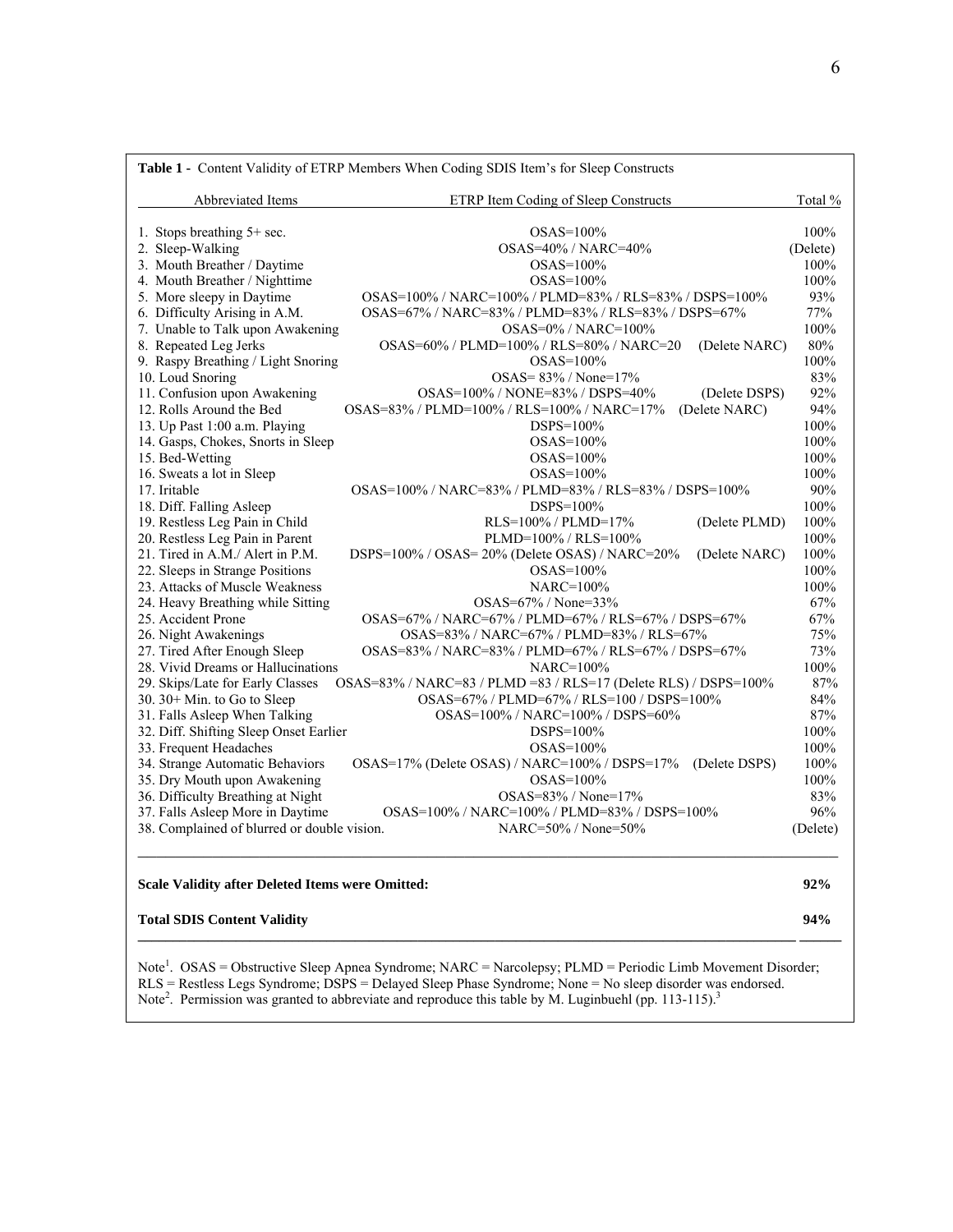Several months after the Content Validation process was completed, two sleep specialists participating in the Main Study requested that additional items be added to the SDIS. Since this is acceptable in the development of a new inventory, <sup>20-21</sup> these questions were permitted and were validated in the Pilot and Main Study validation processes. Dr. Daniel Picchietti, sleep specialist at Carle Regional Sleep Disorders Clinic, IL, recommended that two additional items be added to the SDIS to measure PLMD ("....touchy or tantrums..." and "...noncompliant..."). Dr. Marcel Deray, sleep specialist from Miami Children's Hospital, recommended that four items be added to measure DSPS and EDS ("...sleep onset on week nights...", "...sleep onset on weekends...", "...amount of sleep on week nights...", and "...amount of daytime naps...").

## **SDIS Item Rating Format**

 A seven-point likert scale was used so that each item could be rated across a broad range of time and behavioral frequencies to increase the reliability and specificity of the scales.<sup>20-21</sup> One of the major weaknesses of most inventories is that the range of responses for each item is too narrow, which decreases item specificity. Each item on the SDIS could be rated from "Never" occurring, to "Always" occurring, according to how frequently the behavior was observed. A brief, but exact definition of each rating was provided to assist participants in the rating process and to increase response accuracy. Since both Prospective and Retrospective inventories had to be used in this study, there was also a "0 = Don't Remember" response for the Retrospective sample. See Table 2 for the likert rating scale.

**Table 2 -** SDIS Definitions of the 7-Point Likert Scale

**0 = CAN'T REMEMBER:** Too long ago to remember.

**1 = NEVER:** The child **never** exhibits this behavior.

**2 = RARELY:** Child exhibits the behavior maybe **once every month or two.** 

**3 = OCCASIONALLY:** Child exhibits the behavior **3-to-4 times per month**.

**4 = SOMETIMES:** Child exhibits the behavior **several times per week**.

**5 = OFTEN:** Child exhibits this behavior on a **daily basis.** 

**6 = ALMOST ALWAYS:** Child displays behavior **multiple times per day or night.** 

**7 = ALWAYS:** Child exhibits behavior **multiple times per hour daily or nightly.** 

Note.<sup>1</sup> Parents in Retrospective Hospital Sample used this scale written in past tense with the "0" rating included and were instructed to rate their child before a sleep evaluation was done. Note.<sup>2</sup> M. Luginbuehl (p. 119)<sup>3</sup> granted permission to use Table 2.

**\_\_\_\_\_\_\_\_\_\_\_\_\_\_\_\_\_\_\_\_\_\_\_\_\_\_\_\_\_\_\_\_\_\_\_\_\_\_\_\_\_\_\_\_\_\_\_\_\_\_\_\_\_\_\_\_\_\_\_\_\_\_\_\_\_\_\_\_\_\_\_\_\_\_\_\_\_\_\_\_\_\_\_\_\_\_\_\_**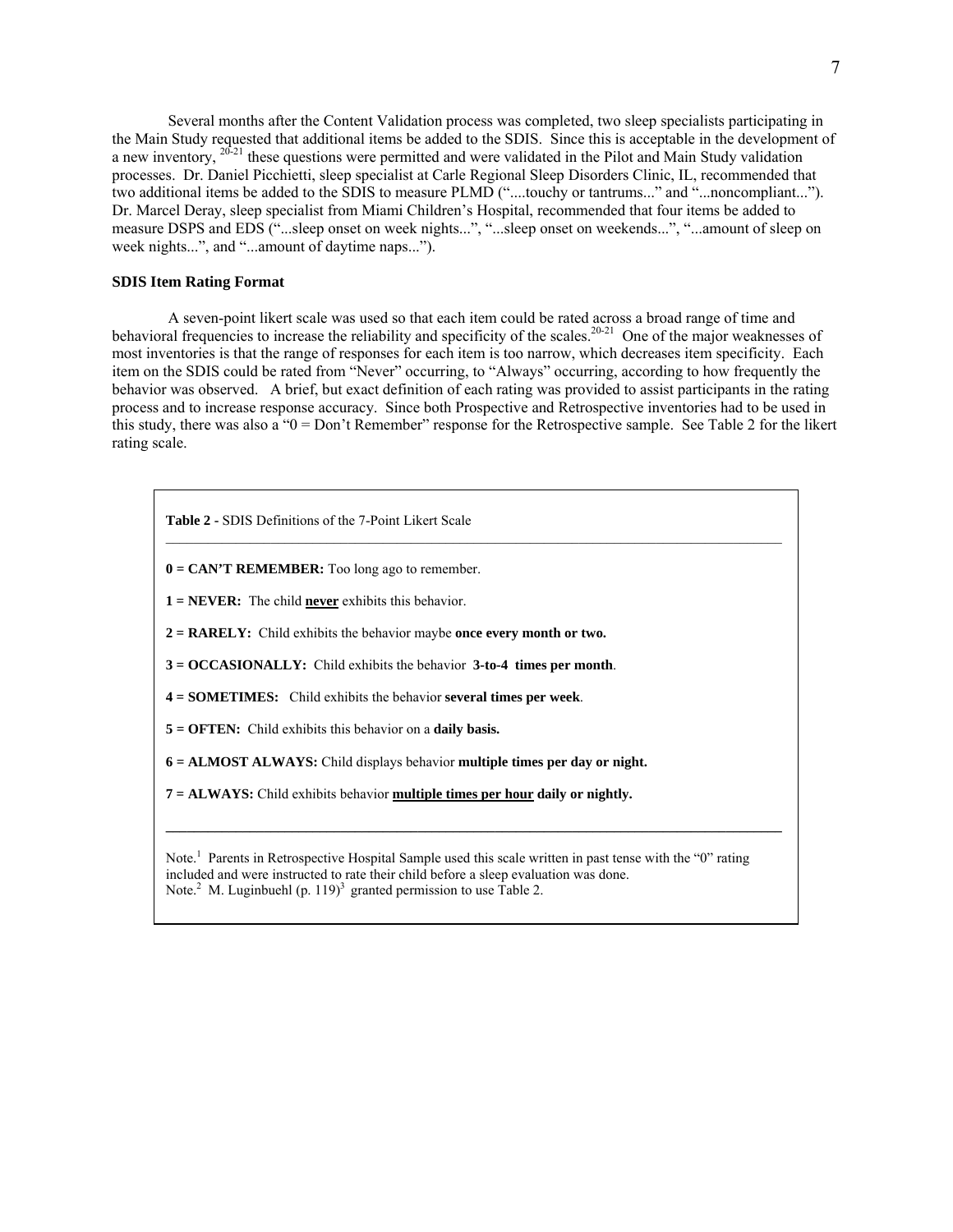## **STATISTICAL ANALYSES**

#### **Preliminary Pilot Study Analysis**

 Since limited research existed on the characteristics of sleep disorders in children of different ages, construct validity using Exploratory Factor Analysis (EFA) was conducted to assess the factor structure of the SDIS and gain more knowledge about which items best measure these sleep factors for different age groups.<sup>26-27</sup> EFA was conducted on the data from the 42-item SDIS after parents of 226 children completed the inventory to determine the relationship between the items and the five sleep factors (OSAS, NARC, PLMD, RLS, and DSPS). Pilot Study demographic information on these participants can be obtained on pp. 120-130.<sup>3</sup>

#### **Main Study Analyses - Construct Validation**

After using EFA in the Pilot Study to analyze the relationship between the items and the five factors, further construct validity measurements were conducted in the Main Study after separating the 2-through-5 year and 6-through-10 year age groups (SDIS-Children's Form) from the 11-through-14 year and 15-through-18 year age groups (SDIS-Adolescent Form). A second, EFA was conducted on 188 children in the younger sample (SDIS-C) to determine if the factor structure was different for younger children than the five factor model demonstrated in the Pilot Study when all ages were combined because qualitative differences were noted between the younger and older age groups in the Pilot Study. Then confirmatory factor analysis was conducted on a different sample of 201 children in the younger group (SDIS-C) to verify a good model fit (CFA uses computer maximum likelihood estimations to measure the SDIS factor structure previously identified in EFA and determine if that model fits the data provided by parents in the Main Study). There were not enough students in the adolescent (SDIS-A) sample to conduct both EFA and CFA on the Main Study, so only CFA was conducted on 182 adolescents to verify a good model fit.

#### **Main Study Analyses Criterion-Related Validation**

 Two types of criterion-related validation were used to analyze the SDIS: concurrent and predictive validity. C*oncurrent validity* correlated the criterion measurement scores derived from the Hospital samples' Polysomnography (PSG) Respiratory Distress Index (RDI) obtained from the sleep study with the Total OSAS scaled scores on the SDIS for both age groups (children and adolescents). A second correlation was made for both age groups between the Snore Index on PSG and one item about snoring severity on the SDIS ("Child/adolescent snores loudly..."). The PLMD, RLS, Narcolepsy, and DSPS sample sizes were too small to obtain accurate validity coefficients for the SDIS PLMD scale with PSG PLM Index, the SDIS Narcolepsy scale with MSLT SOREM's or Sleep Latency scores, or the DSPS scale with PSG sleep latency scores or sleep logs. Therefore, predictive validity was of utmost importance in measuring criterion-related validity with these sleep disorders of small sample size.

 The second type of criterion-related validity was *predictive validity*. This refers to the degree to which the sleep factor scores on the SDIS predicted the sleep specialists' diagnoses of sleep disorders. Discriminate Function Analysis (DFA) with a Jackknife procedure was used to measure predictive validity for 411 children and 182 adolescents.<sup>24</sup> DFA used the SDIS sleep factor (subscale) scores from the diagnosed group of hospital participants to generate means and standard deviations for the SDIS sleep disorder subscales, as well as the means and standard deviations for the students who had not undergone a sleep study. Seven categories were derived based on sleep center diagnoses and the school and private practice groups: (1) No Sleep Study Group – Students who had never undergone a sleep study; (2) Uncertain – Children who had OSAS ruled out in a sleep study (although one-fourth of these children had barely missed the OSAS criteria by 0.1-to-0.3 on the RDI index), but who continued to have significant sleep problems, some of which were being monitored for OSAS or other concerns; (3) OSAS diagnosed group; (4) PLMD or RLS or PLMD/RLS diagnosed group; (5) Narcolepsy diagnosed group; (6) DSPS diagnosed group; and (7) Other Sleep Problems diagnosed group (e.g., nocturnal seizure disorder, epilepsy, night terrors, fragmented sleep, sleep onset disorder, etc.). Then each participant's individual scores were removed from the group mean (n-1), and that student was classified by a DFA Jackknife analysis into one of these seven groups depending on which group their means and standard deviations most closely resembled. Hit rates (predictive validity) were analyzed. After classification criteria (T-score cut-offs) were adjusted mildly on the OSAS and PLMD scales to increase predictive validity, a second sub-analysis was conducted on a smaller sample of 50 sleep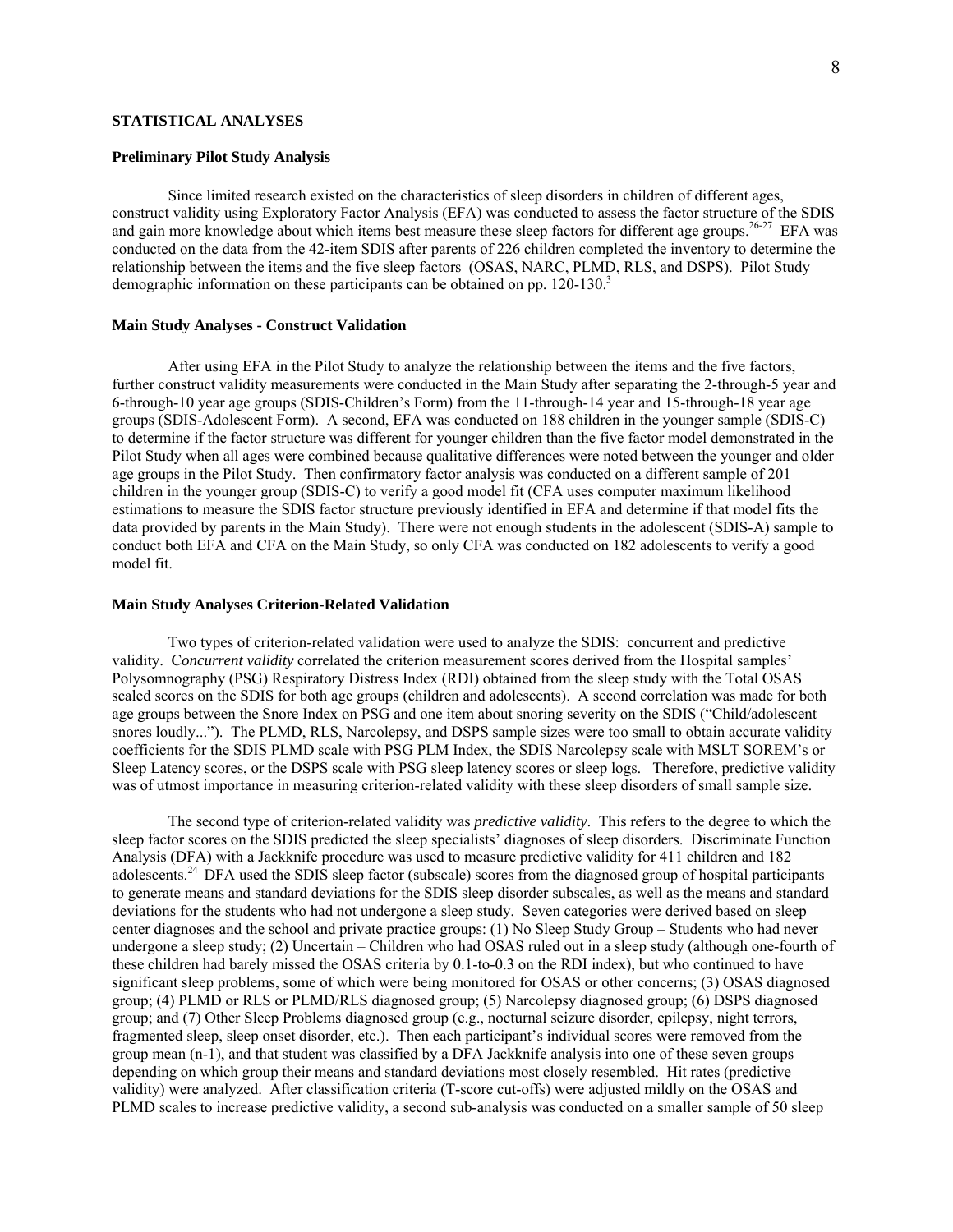center diagnosed students from Johns Hopkins, Carle Regional, and Miami Children's Hospitals to determine predictive validity on these OSAS and PLMD.

#### **Main Study Reliability Analyses**

 Finally, the SDIS-C and SDIS-A subscales were assessed for internal consistency reliability using Cronbach's Alpha coefficients on 412 children and 182 adolescents.<sup>22</sup> Test-retest reliability was conducted on 10% (54) of the inventories randomly selected across a two-to-five month time interval instead of the typical two-to-four weeks that normally elapses due to the extended amount of time psychologists and sleep specialists needed to return the packets. The retrospective hospital group was not included because these children had undergone treatment.

## **PROCEDURES**

#### **Main Study School and Private Practice Samples**

 A packet was completed by the parent/guardian of each student that contained (a) the Sleep Disorders Inventory for Students (SDIS), (b) a consent form, and (c) a family survey requesting demographic information about the parents' address, education level, yearly income of family, ethnicity, primary language, the student's educational classification, any medical or psychiatric (DSM-IV) diagnoses of student, grade point average (GPA) (rated on a three-point scale: 1=Above Average; 2=Average; 3=Below Average) in reading, math, and writing if school age, and 12 questions about behaviors (rated on a 7-point scale from 1=Never to 7=Almost Always). Parents were asked to complete this information when they came into the school or private practice for a parent conference to receive the results of their child's psychoeducational assessment or participate in counseling. The psychologists did not record the parent non-responder rate, but they reported that the responder rate was almost 100% because these parents wanted as much information about their child's problems as possible.

 For the sample whose parents worked in the school system, these parents were selected by a stratified random sampling at six schools in Pasco County. All school employees with one or more children were gathered together to explain the study and asked if they would complete the packet and then return it to the school psychologist's parents' school mailboxes if they were willing to participate in the study. Ninety-two percent of the school employees with children agreed to participate. A random stratified sample was taken of every third case (33%), and a broad range of employees ratings were obtained including administrators, teachers, paraprofessionals, cafeteria workers, maintenance, etc.

#### **Main Study Hospital Samples**

 Prospective Sample. The prospective hospital sample completed the same packet as the school samples when parents brought their children in for the initial sleep examination or before the children had the overnight sleep study. These parents did not know the sleep diagnosis at the time of packet completion. After the overnight sleep study was completed, sleep technicians or secretaries returned information by mail on the children in the hospital samples indicating the student's sleep diagnosis, recommended treatment by MD, PSG and MSLT scores if conducted, and signed consent forms. Sleep centers did not record the percentage of non-responders, but they reported that a high percentage of parents were willing to participate in the perspective sample.

 Retrospective Sample. The same packets were mailed to the retrospective hospital sample except these parents also reported (a) the sleep disorder diagnosis, if known, (b) treatment recommendations, and if this treatment had been conducted, (c) the outcome of treatment (corrected, partially corrected, or not corrected), and (4) ratings of the student's GPA and 12 behaviors pre- and post-treatment. Parents returned the information in a self-addressed, stamped envelope provided in the packets. The return rate was 15% for the Pilot Study retrospective sample and 22% for the Main Study retrospective sample. Data of eight Pilot Study participants and 18 Main Study participants were discarded because they did not complete 10% or more of the questions.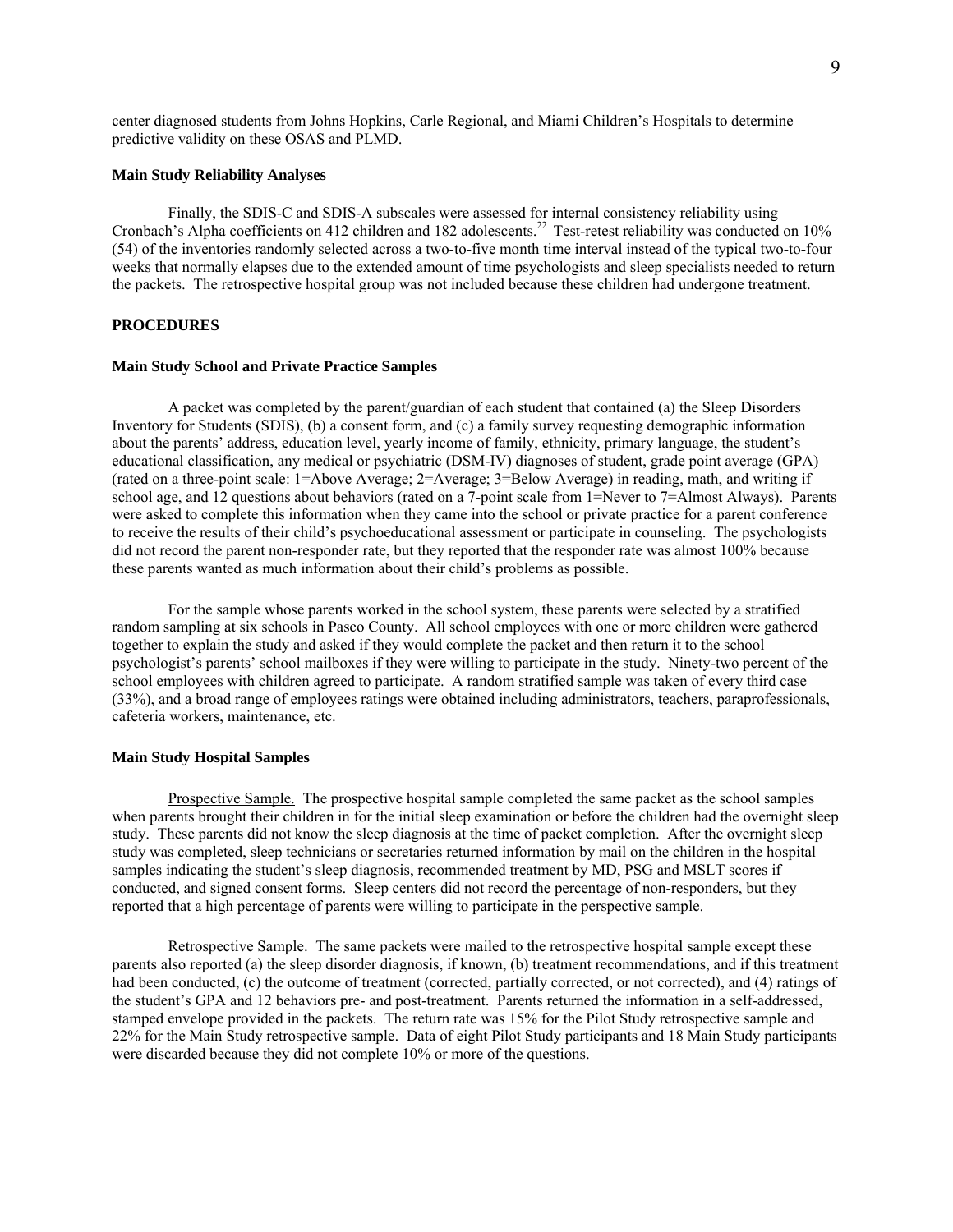## **RESULT OF THE PRELIMINARY PILOT STUDY**

 Exploratory Factor Analysis (EFA) was conducted on the Pilot Study SDIS data to determine the number of factors included in a model by first examining the eigenvalue criterion.<sup>26-27</sup> An eigenvalue of 1.0 or greater is the most common criterion used for solving the "number-of-factor problem" based on the Kaiser criterion.<sup>2</sup> Eigenvalues smaller than 1.0 do not usually account for enough of the variance to be worth considering. Therefore, only 6 of the 42 eigenvalues calculated by the computer were greater than 1.0 and were considered to be meaningful factors on the SDIS. These six significant eigenvalues ranged from 10.3191 to 1.0593. A six factor model appeared possible; however, a five factor model was chosen because the sixth factor did not have enough strong items (with factor loadings above .40) to become an independent factor.26-27 The discarded sixth factor described some of the problem behaviors that result from some sleep disorders (i.e., hyperactivity, distractibility, and ADHD-like characteristics). These items loaded strongly onto the PLMD sleep factor, but they only exhibited weak loadings on OSAS. Although ADHD-like factors are reported in many children with OSAS, it was noted that students with mild OSAS often exhibited ADHD characteristics, but those with moderate or severe OSAS were often very lethargic, so these two extremes canceled each other out in the EFA factor loadings. A five factor model was a better fit for the theoretical model on which the SDIS was based and accounted for 80% of the variance for five sleep factors of OSAS, Excessive Daytime Sleepiness (EDS), PLMD, NARC/RLS, and DSPS.

A second criterion for determining the EFA model was the scree test.<sup>28</sup> Using a scree test, the eigenvalues were plotted for each factor, and a five factor model still appeared to be the best choice.

A third criterion to consider was the item Communality Estimates.<sup>26-27</sup> These communality coefficients are analogous to the " $r^{2}$ " value in correlation statistics. There was a range of communality among items from 0.3819 to 0.7860, suggesting that some items were better predictors of specific sleep disorders than others. The average of all communality estimates was .5811 (moderate range).

The Inter-Factor Correlations from the Promax Rotation demonstrated mild correlations between the five sleep factors, which were anticipated because it appears that many of these sleep disorders result in the manifestation of some similar characteristics such as daytime sleepiness, distractibility, irritability, etc. Results of these regression weights and correlation analyses indicated mild-to-high factor loadings for the items. Wording of items is abbreviated and presented with their regression coefficients in Table 3: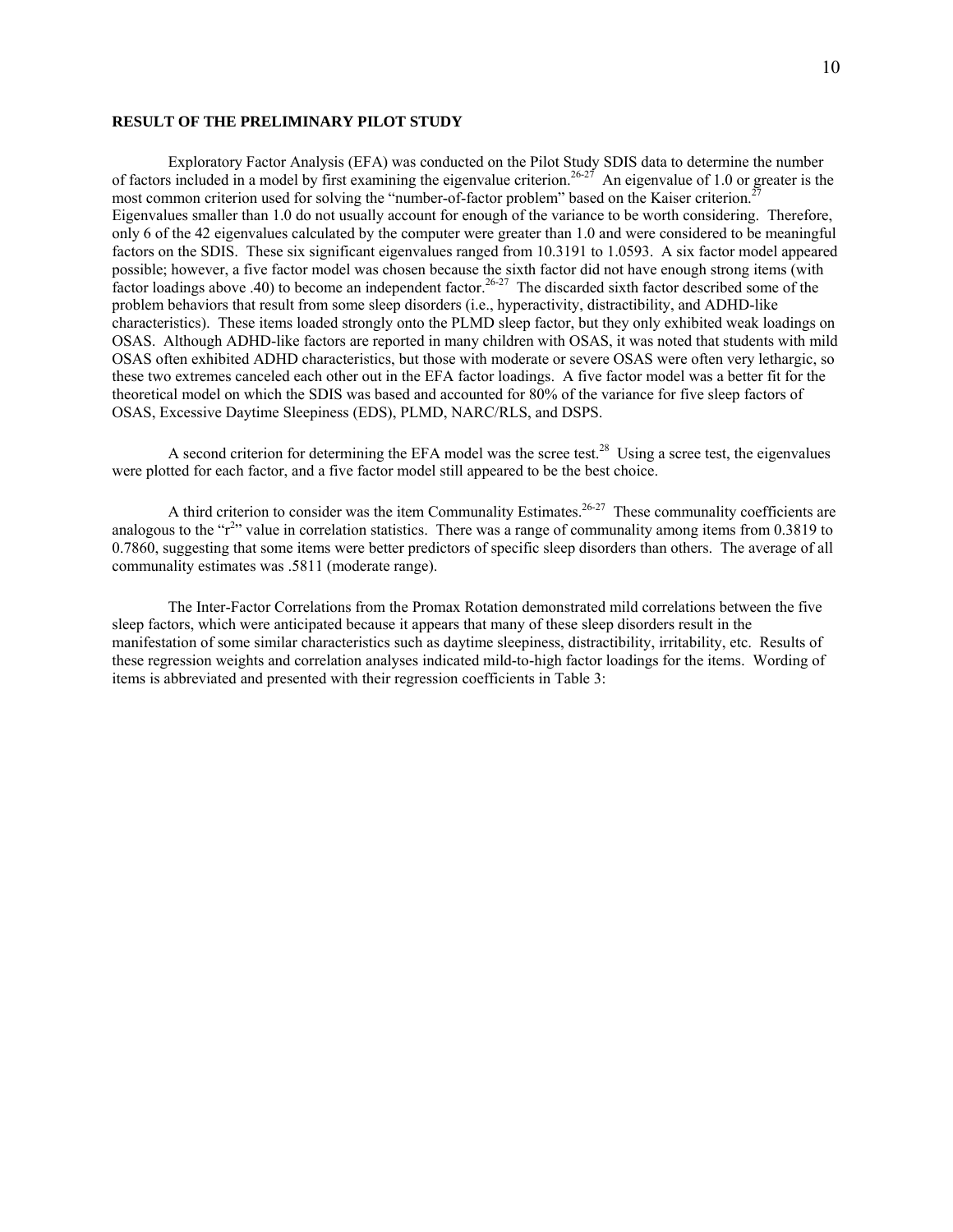|    | Table 3 - Oblique Rotation Matrix for Sleep Factors on the EFA - Pilot Study with All Ages Combined |                                                                      |                                                |                                                     |                                                 |                                                 |
|----|-----------------------------------------------------------------------------------------------------|----------------------------------------------------------------------|------------------------------------------------|-----------------------------------------------------|-------------------------------------------------|-------------------------------------------------|
|    | <b>ABBREVIATED ITEMS</b>                                                                            | <b>FACTOR 1</b><br>(OSAS)<br><b>REGRESSION</b><br><b>COEFFICIENT</b> | <b>FACTOR 2</b><br>(EDS)<br>REGRESS.<br>COEFF. | <b>FACTOR 3</b><br>(RLS/NARC)<br>REGRESS.<br>COEFF. | <b>FACTOR 4</b><br>(DSPS)<br>REGRESS.<br>COEFF. | <b>FACTOR 5</b><br>(PLMD)<br>REGRESS.<br>COEFF. |
|    |                                                                                                     |                                                                      |                                                |                                                     |                                                 |                                                 |
| 1. | Stops Breathing 5 sec.                                                                              | $.61**$                                                              | .16                                            | $-.01$                                              | $-.01$                                          | $-16$                                           |
| 2. | Mouth Breather / Daytime                                                                            | $.76***$                                                             | .02                                            | $-15$                                               | .02                                             | .04                                             |
| 3. | Mouth Breather / Nighttime                                                                          | $.81***$                                                             | .12                                            | $-27$                                               | $-.01$                                          | .19                                             |
| 4. | More Sleepy in Daytime                                                                              | .10                                                                  | .79***                                         | $-.01$                                              | $-.06$                                          | .00.                                            |
| 5. | Difficulty Arising in A.M.                                                                          | .10                                                                  | $.54**$                                        | $-.21$                                              | .12                                             | .12                                             |
| 6. | Unable to Talk upon Awakening                                                                       | .11                                                                  | $.45*$                                         | $-.02$                                              | $-0.06$                                         | .06                                             |
| 7. | Leg Jerks & Movements                                                                               | .22                                                                  | $-.05$                                         | .28                                                 | $-.02$                                          | $.31*$                                          |
| 8. | Raspy Breathing/Light Snoring                                                                       | $.80***$                                                             | $-.06$                                         | .01                                                 | $-.02$                                          | .09                                             |
| 9. | Loud Snoring                                                                                        | $.80***$                                                             | $-.01$                                         | .06                                                 | .03                                             | $-.03$                                          |
|    | 10. Confusion on Awakening                                                                          | .18                                                                  | $.31*$                                         | 34                                                  | .00.                                            | .16                                             |
|    | 11. Rolls around Bed                                                                                | $.41*$                                                               | $-.08$                                         | .09                                                 | .00                                             | $.40*$                                          |
|    | 12. Awake Past 1:00 A.M.                                                                            | $-.12$                                                               | .30                                            | $-.08$                                              | $.59**$                                         | $-.05$                                          |
|    | 13. Gasps/Chokes/Snorts in Sleep                                                                    | $.70***$                                                             | .10                                            | .10                                                 | .04                                             | $-15$                                           |
|    | 14. Bed Wetting                                                                                     | .28                                                                  | .14                                            | $-.05$                                              | $-20$                                           | $.34*$                                          |
|    | 15. Sweats A Lot in Sleep                                                                           | $.32*$                                                               | $-.03$                                         | .28                                                 | $-.03$                                          | .05                                             |
|    | 16. Irritable                                                                                       | .04                                                                  | $.53**$                                        | .06                                                 | .10                                             | .29                                             |
|    | 17. Restless Leg Pain in Child                                                                      | .04                                                                  | $.00\,$                                        | $.60**$                                             | .09                                             | .04                                             |
|    | 18. Restless Leg Pain in Parent                                                                     | .03                                                                  | $-22$                                          | $.47*$                                              | .14                                             | .07                                             |
|    | 19. Tired in A.M./Alert in P.M.                                                                     | $-.01$                                                               | $.33*$                                         | .20                                                 | $.32*$                                          | $-.12$                                          |
|    | 20. Sleeps in Strange Positions                                                                     | $.35*$                                                               | .00                                            | $.31*$                                              | $-.02$                                          | .10                                             |
|    | 21. Attacks of Muscle Weakness                                                                      | .08                                                                  | .24                                            | $.38*$                                              | $-.07$                                          | .00.                                            |
|    | 22. Heavy Breathing While Sitting                                                                   | $.59**$                                                              | .08                                            | .18                                                 | .02                                             | $-.10$                                          |
|    | 23. Accident Prone                                                                                  | $-.03$                                                               | .10                                            | $.63**$                                             | $-.06$                                          | .11                                             |
|    | 24. Awakens in the Night                                                                            | .15                                                                  | .03                                            | .28                                                 | .14                                             | $.30*$                                          |
|    | 25. Tired After Enough Sleep                                                                        | .13                                                                  | $.63**$                                        | .20                                                 | $-.08$                                          | .00.                                            |
|    | 26. Vivid, Frightening Dreams                                                                       | .06                                                                  | $-.05$                                         | $.64**$                                             | .01                                             | .21                                             |
|    | 27. Skips/Late for Early Classes                                                                    | $-.08$                                                               | $.56***$                                       | $-.05$                                              | .28                                             | $-.03$                                          |
|    | 28. $30+$ Min. to Go to Sleep                                                                       | .09                                                                  | $-.05$                                         | .01                                                 | $.57**$                                         | .28                                             |
|    | 29. Falls Asleep Talking/Standing                                                                   | $-.10$                                                               | .17                                            | $.52**$                                             | .12                                             | .01                                             |
|    | 30. Diff. Shifting Sleep Onset Earlier                                                              | $-.07$                                                               | .18                                            | .16                                                 | $.66**$                                         | $-.02$                                          |
|    | 31. Headaches                                                                                       | .03                                                                  | $.32*$                                         | .21                                                 | .26                                             | $-.17$                                          |
|    | 32. Strange Automatic Behaviors                                                                     | $-12$                                                                | .06                                            | $.68**$                                             | $-.04$                                          | .02                                             |
|    | 33. Dry Mouth upon Awakening                                                                        | .29                                                                  | $-.03$                                         | $.33*$                                              | .17                                             | $-.06$                                          |
|    | 34. Diff. Breathing at Night                                                                        | $.36*$                                                               | .07                                            | .28                                                 | $.08\,$                                         | $-21$                                           |
|    | 35. Sleeps More in Daytime                                                                          | .02                                                                  | .79***                                         | .09                                                 | $-.07$                                          | $-.11$                                          |
|    | 36. High Activity Level                                                                             | $-.02$                                                               | $-.21$                                         | .18                                                 | $-.04$                                          | $.69**$                                         |
|    | 37. Touchy & Temper Tantrums                                                                        | $-.16$                                                               | .18                                            | .10                                                 | .05                                             | $.73***$                                        |
|    | 38. Non-Compliant                                                                                   | $-.09$                                                               | .16                                            | $-.03$                                              | .08                                             | $.80***$                                        |
|    | 39. Late Sleep Onset-Week Nights                                                                    | $-.11$                                                               | .17                                            | $-16$                                               | $.76***$                                        | .17                                             |
|    | 40. Late Sleep Onset-Weekends                                                                       | $-.07$                                                               | .11                                            | .01                                                 | $-.80***$                                       | .09                                             |
|    | 41. Amount of Sleep-Week Nights                                                                     | $-.18$                                                               | .28                                            | $-.05$                                              | $-.67**$                                        | .00.                                            |
|    | 42. Daytime Naps                                                                                    | .00                                                                  | $.38*$                                         | .05                                                 | $-.07$                                          | $.10\,$                                         |
|    |                                                                                                     |                                                                      |                                                |                                                     |                                                 |                                                 |

Note.<sup>1</sup> Factor loadings of .30-to-.49 are typed in bold and have one asterix\*, indicating a mild or fair predictor of the sleep disorder; loadings from .50-to-.69 have two asterix\*\*, indicating a moderate or good predictor of the sleep disorder; loadings of .70+ have three asterix\*\*\*, indicating a high or excellent measure of the sleep disorder. Note.<sup>2</sup> Permission granted by M. Luginbuehl to reproduce this table (p. 137).<sup>3</sup>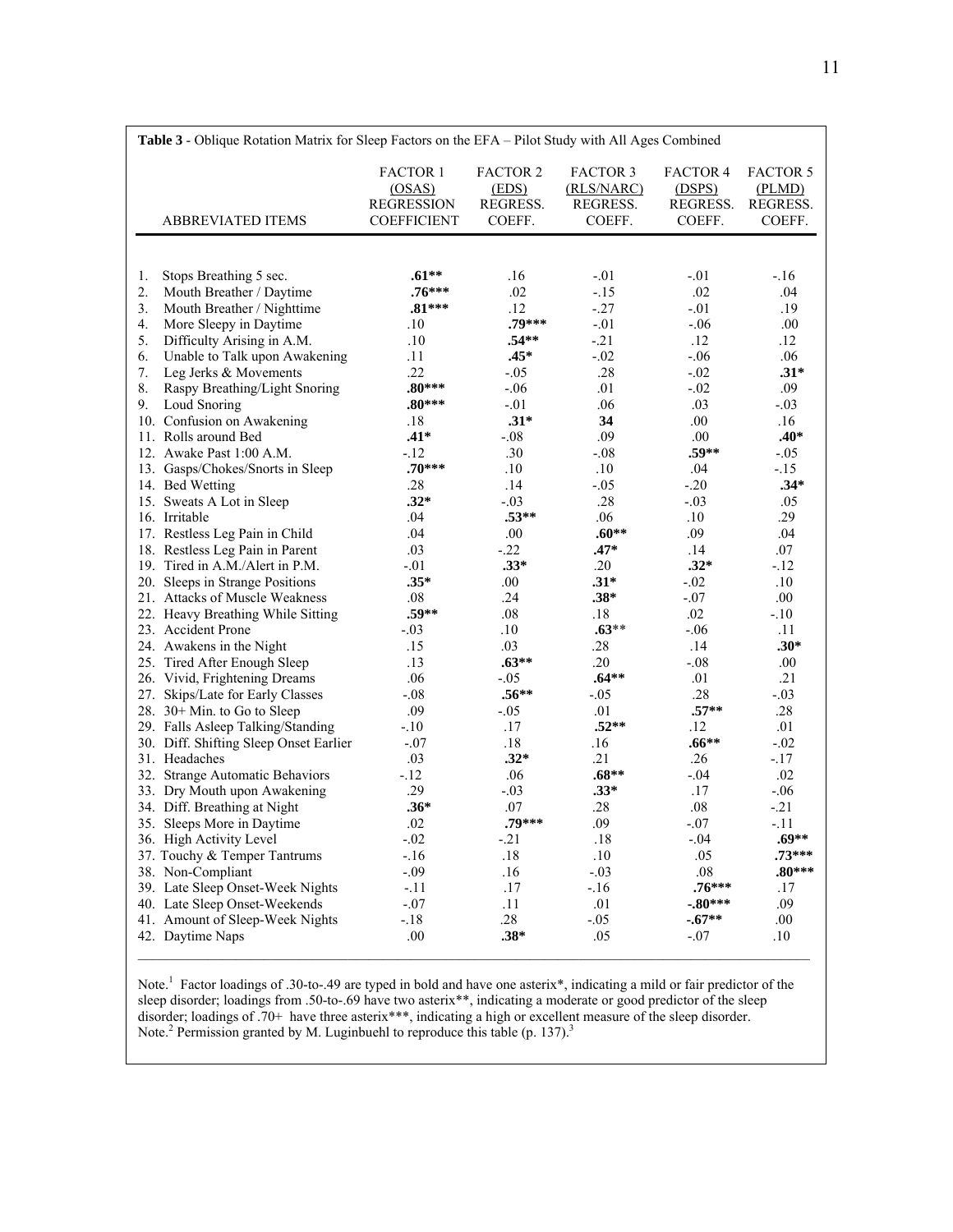### **PILOT STUDY DISCUSSION**

 All items were retained after EFA because there were not enough cases of RLS, Narcolepsy, DSPS, and PLMD to give strong item factor loadings for some of these sleep factors. However, it was hypothesized that a larger sample size in the Main Study would correct and strengthen the item loadings on these sleep factors. The five factors remaining after EFA were OSAS, PLMD, Narcolepsy/RLS, DSPS, and EDS. The computer EFA combined the items for RLS and Narcolepsy into one category, probably due to the fact that there were not enough cases of RLS and Narcolepsy to become separate sleep domains. Based on sleep theory and the ratings of the Expert Test Review Panel, this was not an acceptable combination. However, it was hypothesized that there would be a realignment of RLS with PLMD in the Main Study because these two sleep disorders are highly correlated. The fifth unexpected factor was EDS. Most of the sleep disorders measured in the SDIS caused EDS, especially when the sleep disorder was more severe. Therefore, this EDS factor appeared to be measuring the impairment of daytime functioning caused by the sleep disorders. It actually accounted for the second highest variance of the five factors.

 A qualitative analysis of the pilot study EFA revealed that parents rated their preschool and elementaryaged children (Age groups 2-5 and 6-10 years) milder on some of the SDIS items (i.e., OSAS, Narcolepsy, and DSPS) than parents of middle- and high school-aged children (11-14 and 15-18 years). It was also noted that parents of younger children diagnosed in the sleep centers with Narcolepsy did not rate their children significantly on most of the Narcolepsy items, except EDS items. Narcolepsy characteristics like cataplexy, sleep paralysis, and hypnogogic hallucinations had not yet emerged or were not being noticed in the younger group according to parent ratings. In contrast, parents of older students with Narcolepsy rated many of these items significantly. Therefore, a decision was made to run two separate analyses on the Main Study samples to determine if two separate sleep inventories were needed: (1) one for children 2-through-10 years of age and (2) another inventory for adolescents' from 11-through-18 years. One more item was added to the inventory ("....amount of sleep on weekends...") based on a request by some parents and sleep specialists. This was the last point in the study that new items could be added.

#### **RESULTS OF MAIN STUDY ANALYSES**

### **Participant Demographic Data**

 The demographic characteristics of the Main Study sample, although not randomly selected, closely resembled the 2000 U.S. Census with only slight under-representation of African-Americans, Hispanic-Americans, and Asian-Americans, and slight over-representation of Caucasians and Multi-cultural (see Table 4). Most of the multi-cultural group was a mixture of African-American, Hispanic-American, or Asian-American combined with another ethnicity. As multi-ethnic marriages become more acceptable in the USA, it is believed that multi-cultural percentages in this study will be very representative of the 2010 US Census while Caucasian percentages decrease.

 When considering the parents' primary language, 91% spoke English, 7% spoke Spanish (they completed the Spanish version of the SDIS and demographic survey), and 2% spoke other languages and had the survey translated by an interpreter if needed.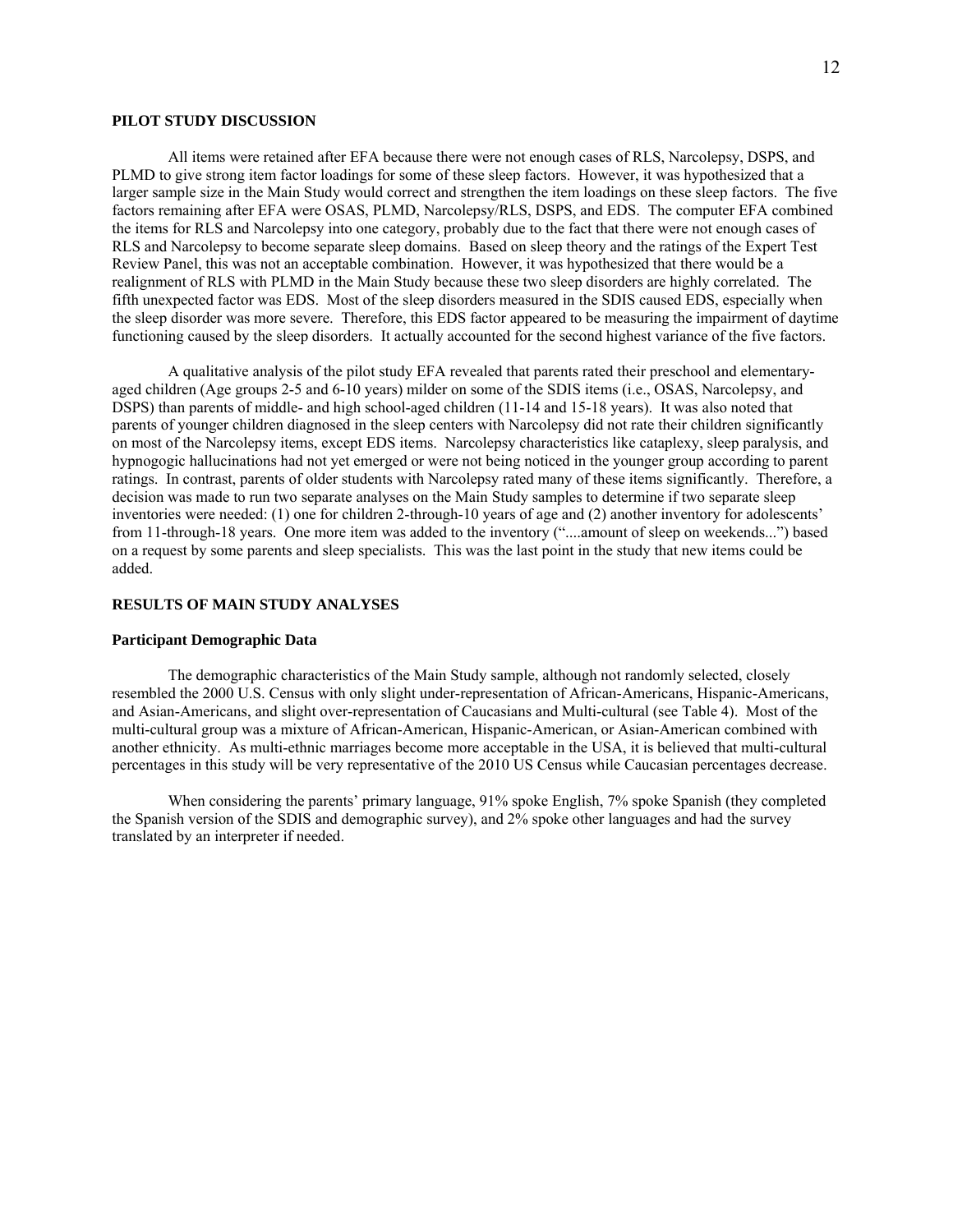|                                                                        | <b>Frequency</b> | Percent                         |  |                     |  |  |
|------------------------------------------------------------------------|------------------|---------------------------------|--|---------------------|--|--|
| Ethnicity                                                              |                  | Main Study Main Study/US Census |  |                     |  |  |
| Caucasian                                                              | 443              | 74 58% / 69 13%                 |  |                     |  |  |
| African-American                                                       | 59               |                                 |  | $9.93\%$ / 12.06%   |  |  |
| Hispanic-American                                                      | 47               |                                 |  | 7.91% / 12.55%      |  |  |
| Multi-Cultural                                                         | 30               |                                 |  | $5.05\%$ / 1.64%    |  |  |
| Asian-American                                                         | 11               |                                 |  | $1.85\%$ / 3.60%    |  |  |
| Native-American                                                        | $\overline{c}$   |                                 |  | $0.34\%$ / $0.74\%$ |  |  |
| Hawaiian/Pacific Islander                                              | $\Omega$         | $0.00\%$                        |  | $/ 0.13\%$          |  |  |
| Other                                                                  | $\overline{c}$   |                                 |  | $0.34\%$ / $0.17\%$ |  |  |
|                                                                        |                  |                                 |  |                     |  |  |
| Note. Permission given by M. Luginbuehl to use Table 4<br>$(p. 162)^3$ |                  |                                 |  |                     |  |  |

**Table 4 -** Ethnicity of Students in Main Study Compared to

Ethnicity in the 2000 US Census

 The demographic representation of family income was similar to the 2000 U.S. Census with only a slight over representation of middle income and a slight under-represented of the lowest and highest income. However, 15 parents did not respond who may have been from these two under-represented categories, especially the lowest income level (see Table 5).

|                    | Frequency                         | Percent                   |  |
|--------------------|-----------------------------------|---------------------------|--|
| Income             | Main Study Main Study / US Census |                           |  |
| < \$25,000         | 148                               | 24.87% / 28.68%           |  |
| $$25,000 - 50,000$ | 187                               | $31.42\%$ / 29.34%        |  |
| $$50,001 - 80,000$ | 141                               | $23.69\%$ / $\sim$ 22.69% |  |
| $$80,001 +$        | 104                               | $17.50\%$ / ~19.29%       |  |
| No Parent Response | 15                                | $2.52\%$ / 0.00%          |  |
|                    |                                   |                           |  |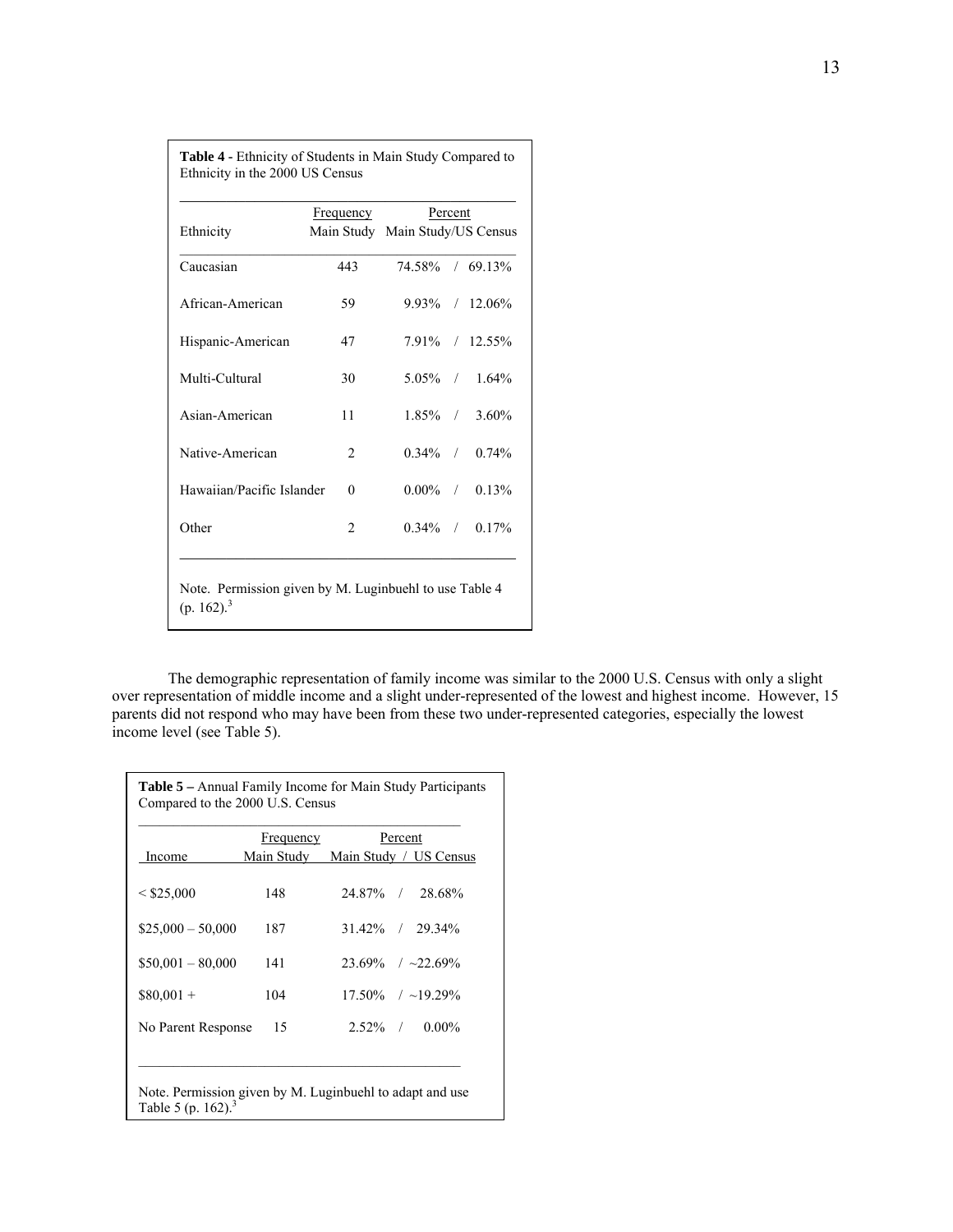The parents' educational levels were representative of the 2000 U.S. Census for the middle educational levels with a slight over-representation of parents completing graduate school and a slight under-representation of the lowest educational attainment (less than  $9<sup>th</sup>$  grade education). If the "no response" parents were from the lowest educational level, then the sample would be highly representative of the U.S. Census (see Table 6).

| <b>Table 6 - Educational Attainment of Parents in Main Study</b> |     |                         |
|------------------------------------------------------------------|-----|-------------------------|
| Compared to Representation in the 2000 U.S. Census               |     |                         |
|                                                                  |     | Percent                 |
| <b>Educational Attainment</b>                                    |     | Freq. Main Study / U.S. |
| Less than $9th$ grade                                            | 16  | $1.4\%$ / 7.5%          |
| $9th$ to $12th$ grade, no diploma                                | 74  | $6.5\%$ / 12.1%         |
| High School graduate & GED                                       | 386 | 34.1% / 28.6%           |
| Some College or Tech. Train.                                     | 96  | $8.5\%$ / 21.0%         |
| Associate degree                                                 | 96  | $17.3\%$ / 6.3%         |
| Bachelor's degree                                                | 214 | 18.9% / 15.5%           |
| Graduate / Professional Degree                                   | 137 | $12.1\%$ / 8.9%         |
| No Response                                                      | 17  | $1.5\%$ / -----         |
|                                                                  |     |                         |

Note.<sup>1</sup> U.S. = 2000 U.S. Census; Tech. Train.= Technical Training.

Note.<sup>2</sup> Permission given by M. Luginbuehl to adapt and use Table (p. 165). $3$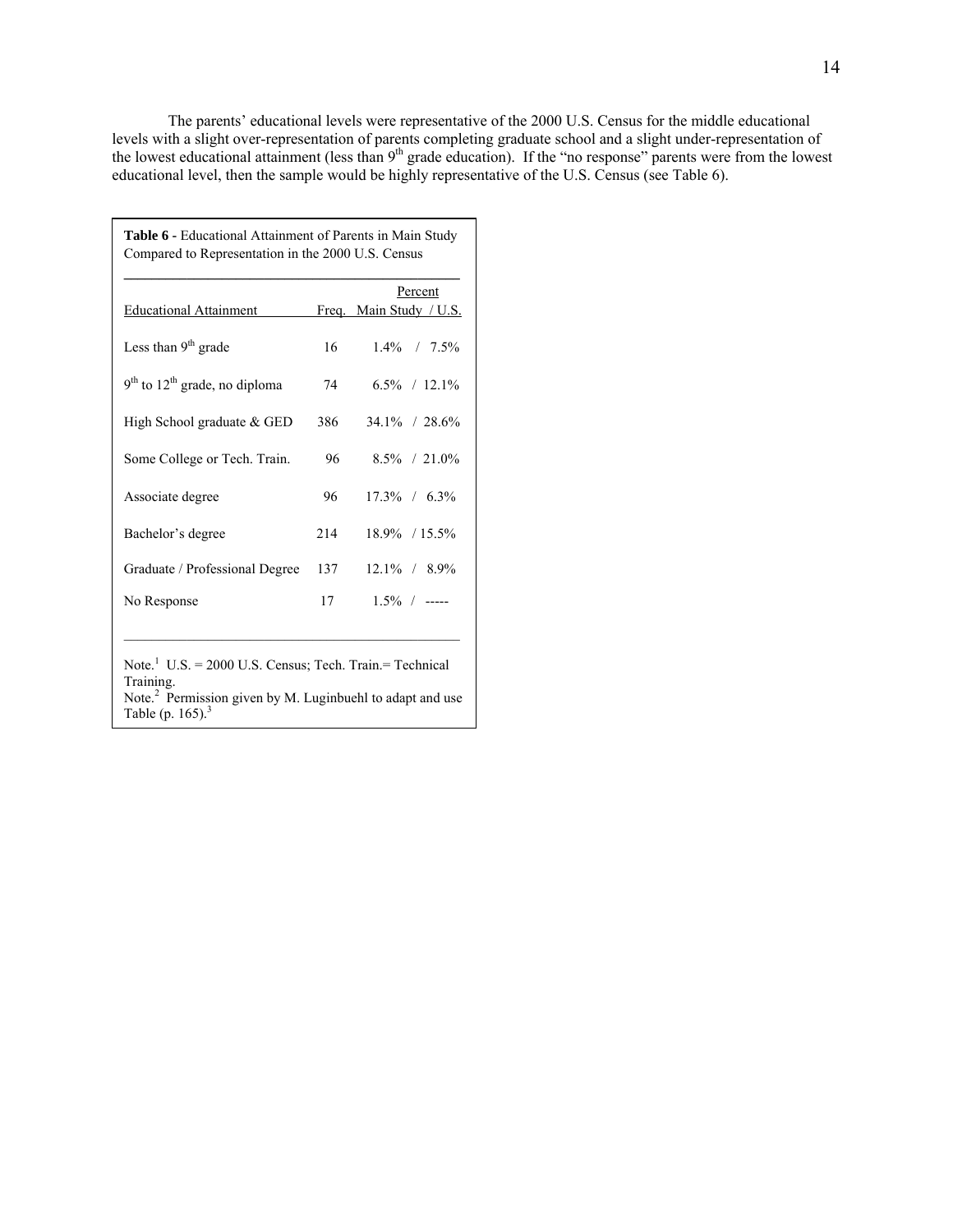There were more elementary-aged children than other age groups in this study because more children of this age group were referred to school psychologists and sleep centers. The Main Study Age Groups are described in Figure 1 and the Main Study sleep disorder diagnoses of the five sleep center specialists are depicted in Figure 2:



**Figure 1 – Number of Students Per Age Group** 

**Figure 2 - Sleep Disorder Diagnoses**



Note.<sup>1</sup> Group #1 had OSAS ruled out, but they were still undergoing tests to rule out other disorders. Note.<sup>2</sup> Permission given by M. Luginbuehl to reproduce this graph (p. 171). $3$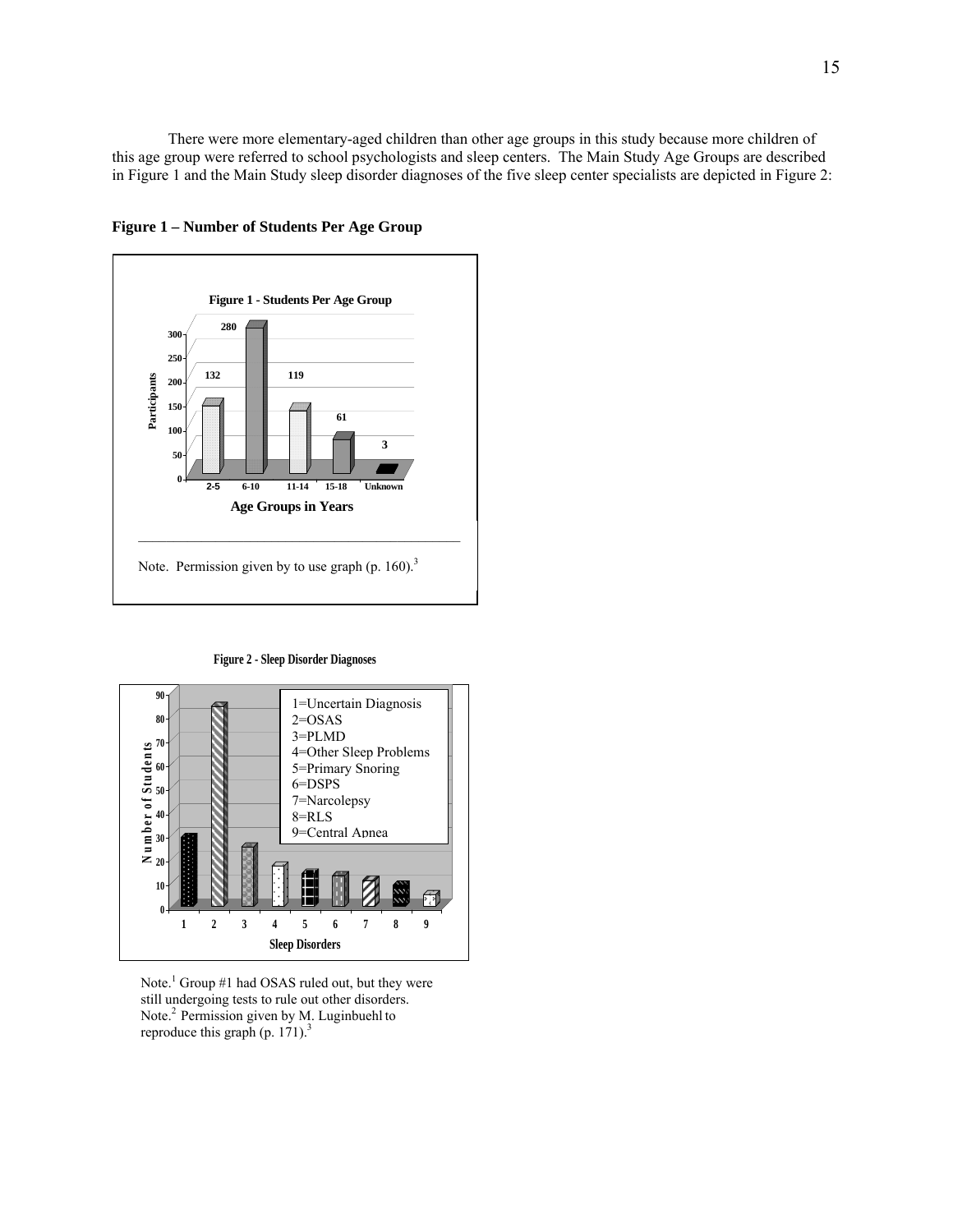Parents and psychologist indicated the educational classifications of 592 children. Some students had more than one classification, which results in frequencies higher than 592 and percentages adding up to more than 100%. The hospital samples had a higher than normal rate of special education possibly due to the numerous learning and behavioral problems created by sleep disorders (see Table 7).

| Table 7 – Representation of Educational Classifications         |                                                 |           |                                                                    |           |     |          |
|-----------------------------------------------------------------|-------------------------------------------------|-----------|--------------------------------------------------------------------|-----------|-----|----------|
| Educational<br>Classification                                   | Schools & Private Practice<br>Frequency Percent | Frequency | Hospitals<br><b>Total Study</b><br>Percent<br>Percent<br>Frequency |           |     |          |
| Total Number of Students 412                                    |                                                 | 69.6 %    | 180                                                                | $30.4 \%$ | 592 | 100.0%   |
| Students not in Special Ed.<br>(This includes Gifted) 273       |                                                 | 66.0%     | 99                                                                 | 55.0 %    | 372 | 62.8%    |
| Students in Special Ed.  139                                    |                                                 | 34.0 %    | 81                                                                 | 45.0 $%$  | 220 | $37.2\%$ |
| Regular Education  204                                          |                                                 | 49.5%     | 97                                                                 | 53.8%     | 301 | 50.8%    |
| Specific Learning Disability 75                                 |                                                 | 18.2 %    | 26                                                                 | $14.4\%$  | 101 | 17.1%    |
| Speech/Language Impaired  67                                    |                                                 | $16.3\%$  | 38                                                                 | $21.1\%$  | 105 | $17.7\%$ |
| Gifted $\ldots \ldots \ldots \ldots \ldots \ldots \ldots$ 69    |                                                 | $16.7\%$  | 2                                                                  | $1.1\%$   | 71  | $12.0\%$ |
| Developmentally Delayed 26                                      |                                                 | $6.3\%$   | 12                                                                 | $6.6\%$   | 38  | $6.4\%$  |
| <b>Emotionally Handicapped</b><br>or Behaviorally Disturbed  24 |                                                 | 5.8%      | 14                                                                 | $7.8 \%$  | 38  | $6.4\%$  |
| Other Programs (PI, VI, DHH) 12                                 |                                                 | $2.9\%$   | 2                                                                  | $1.1\%$   | 14  | $2.4\%$  |

Parents and psychologists were asked to report if the children had been diagnosed with any DSM-IV or Note.<sup>1</sup> Ed. = Education; PI = Physically Impaired; VI = Visually Impaired; DHH = Deaf and Hard of Hearing. Note.<sup>2</sup> Permission given by M. Luginbuehl to use Table 7 (p.167).<sup>3</sup>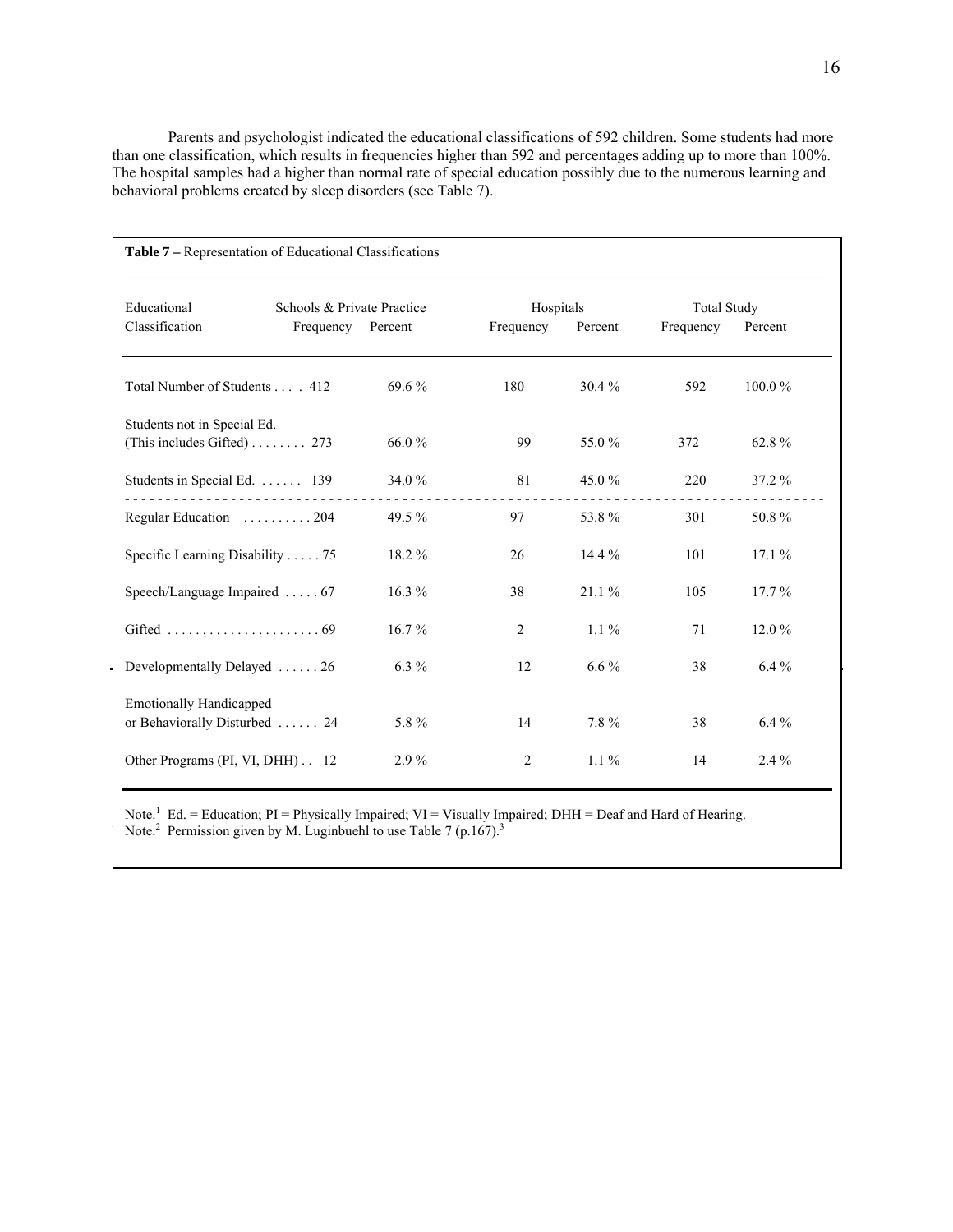| Mental Health/Medical                        | <b>Schools &amp; Private Practice</b> |         | Hospitals      |         | <b>Total Study</b> |         |
|----------------------------------------------|---------------------------------------|---------|----------------|---------|--------------------|---------|
| Diagnoses                                    | Frequency                             | Percent | Frequency      | Percent | Frequency          | Percent |
| Total Number of Students 412                 |                                       | 69.6%   | 180            | 30.4%   | 592                | 100.0%  |
| Total # Students w/o a Diagnosis 264         |                                       | 64.1%   | 65             | 36.1%   | 329                | 55.6%   |
| Total # Students with a Diagnosis 148        |                                       | 35.9%   | 115            | 63.9%   | 263                | 44.4%   |
|                                              |                                       |         |                |         |                    |         |
| ADHD / ADD                                   |                                       | 21.4%   | 39             | 21.7%   | 127                | 21.5%   |
|                                              |                                       | 8.3%    | 28             | 15.6%   | 62                 | 10.5%   |
|                                              |                                       | 2.7%    | 16             | 8.9%    | 27                 | 4.6%    |
| Bipolar Disorder                             | 8                                     | 1.9%    | $\theta$       | $0.0\%$ | 8                  | 1.4%    |
| Obsessive Compulsive Disorder                |                                       | 1.7%    | $\theta$       | $0.0\%$ | 7                  | 1.2%    |
| Allergies                                    | 7                                     | 1.7%    | $\theta$       | $0.0\%$ | 7                  | 1.2%    |
|                                              | 6                                     | 1.5%    | 2              | 1.1%    | 8                  | 1.4%    |
| Oppositional Defiant Disorder                | 4                                     | $1.0\%$ | 5              | 2.8%    | 9                  | 1.5%    |
|                                              | $\overline{4}$                        | $1.0\%$ | 6              | 3.3%    | 10                 | 1.7%    |
|                                              | 4                                     | $1.0\%$ | 4              | 2.2%    | 8                  | 1.4%    |
| Failure To Thrive                            | 3                                     | 0.7%    | $\overline{4}$ | 2.2%    | 7                  | 1.2%    |
| Tourettes Syndrome                           | 3                                     | 0.7%    | $\theta$       | $0.0\%$ | 3                  | 0.5%    |
| Seizures                                     |                                       | 0.5%    | 2              | 1.1%    | 4                  | 0.7%    |
| Recessive Chin $\ldots \ldots \ldots \ldots$ |                                       | $0.2\%$ | 2              | 1.1%    | 3                  | $0.5\%$ |
|                                              |                                       | 2.9%    | 20             | 11.1%   | 32                 | 5.4%    |

**Table 8 –** Summary of DSM-IV and Mental Health Diagnoses of the Main Study Samples

Note.<sup>1</sup> "Other Diagnoses" included a variety of problems such as anxiety disorder, epilepsy, cancer, cerebral palsy, reflux problems, etc. If it was not reported at least three times, it was placed into this miscellaneous group. Note.<sup>2</sup> Permission given by M. Luginbuehl to reproduce this Table (p. 169).<sup>2</sup>

#### **Results of Construct Validity in the Main Study using EFA**

 The computer randomly selected half of the 2-through-10 year age group for Exploratory Factor Analysis (EFA) on the Main Study samples. The other half was saved for the Confirmatory Factor Analysis (CFA). There were 188 children in this EFA analysis with a 60-to-40% male/female ratio. There were 50 participants (27%) from the youngest age group (2-through-5 years) and 138 participants (73%) from the 6-through-10 year group.

 The EFA resulted in seven eigenvalues that were greater than 1.0. These significant eigenvalues ranged from 10.7246 to 1.0671. A seven factor model appeared possible based solely on the eigenvalues. However, a four factor model was chosen for this young group due to problems with too few items in factors five, six, and seven, and they did not correspond to the theoretical model of sleep nor to the ratings made by the Expert Test Review Panel during content validation. Furthermore, the scree plot demonstrated a noticeable break after four factors, indicating only four strong factors. The communality coefficients and factor loadings clearly indicated a four factor model for this younger age group. Using this four factor model, 70% of the variance was accounted for using the sleep domains of OSAS, EDS, PLMD, and DSPS. Parents of young children with Narcolepsy were only rating them significantly on the EDS items, which resulted in no confirmation of the Narcolepsy scale for younger children. Parents did not endorse the questions for RLS for this young age group.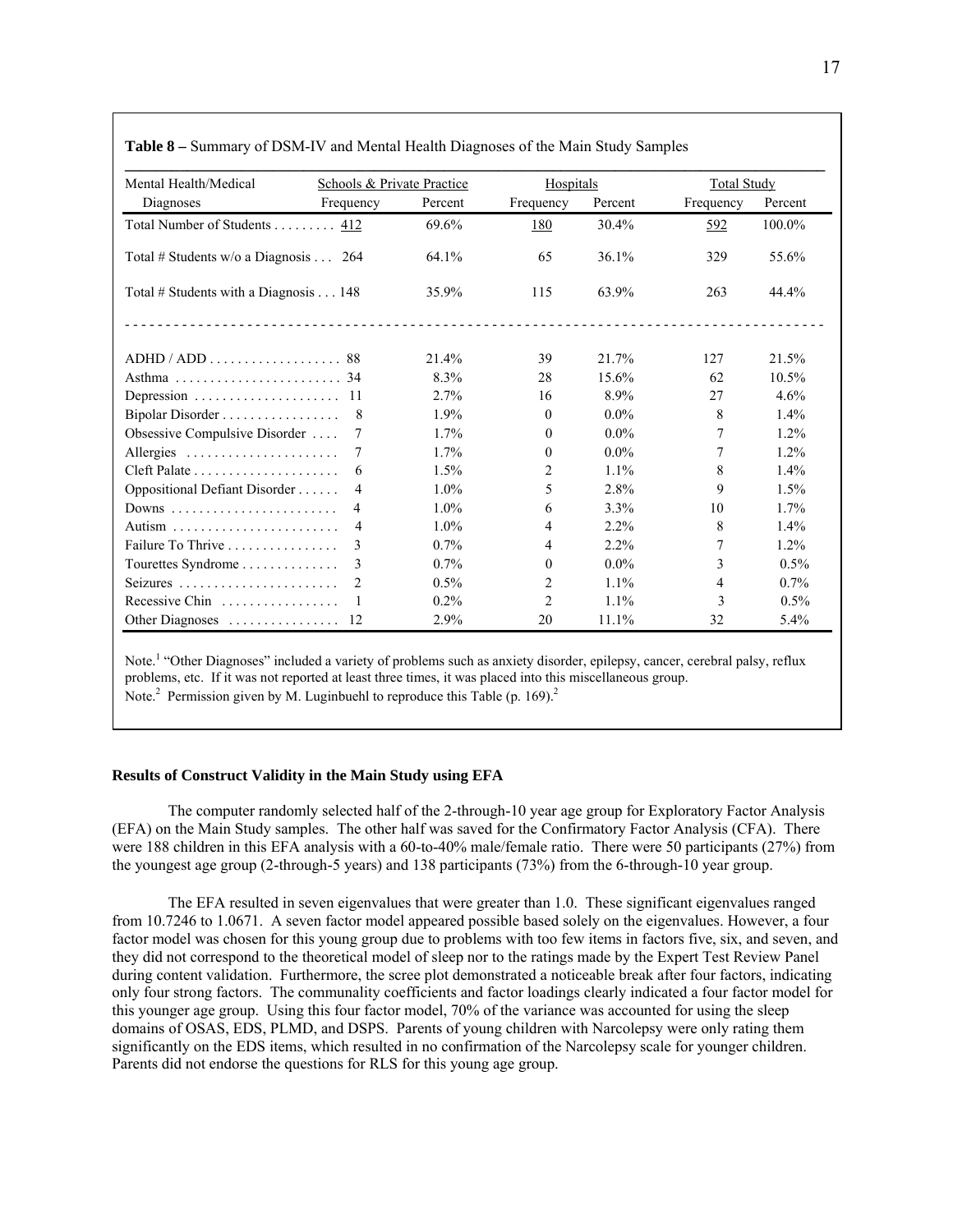An Oblique Rotation Matrix was used for the analysis due to mild correlations among factors. Results of the regression weights and correlation analyses are represented in Table 9. Eight items with factor loadings less than .35 were deleted for the SDIS-Children's Form (SDIS-C) because they did not discriminate these sleep disorders well in the younger age group.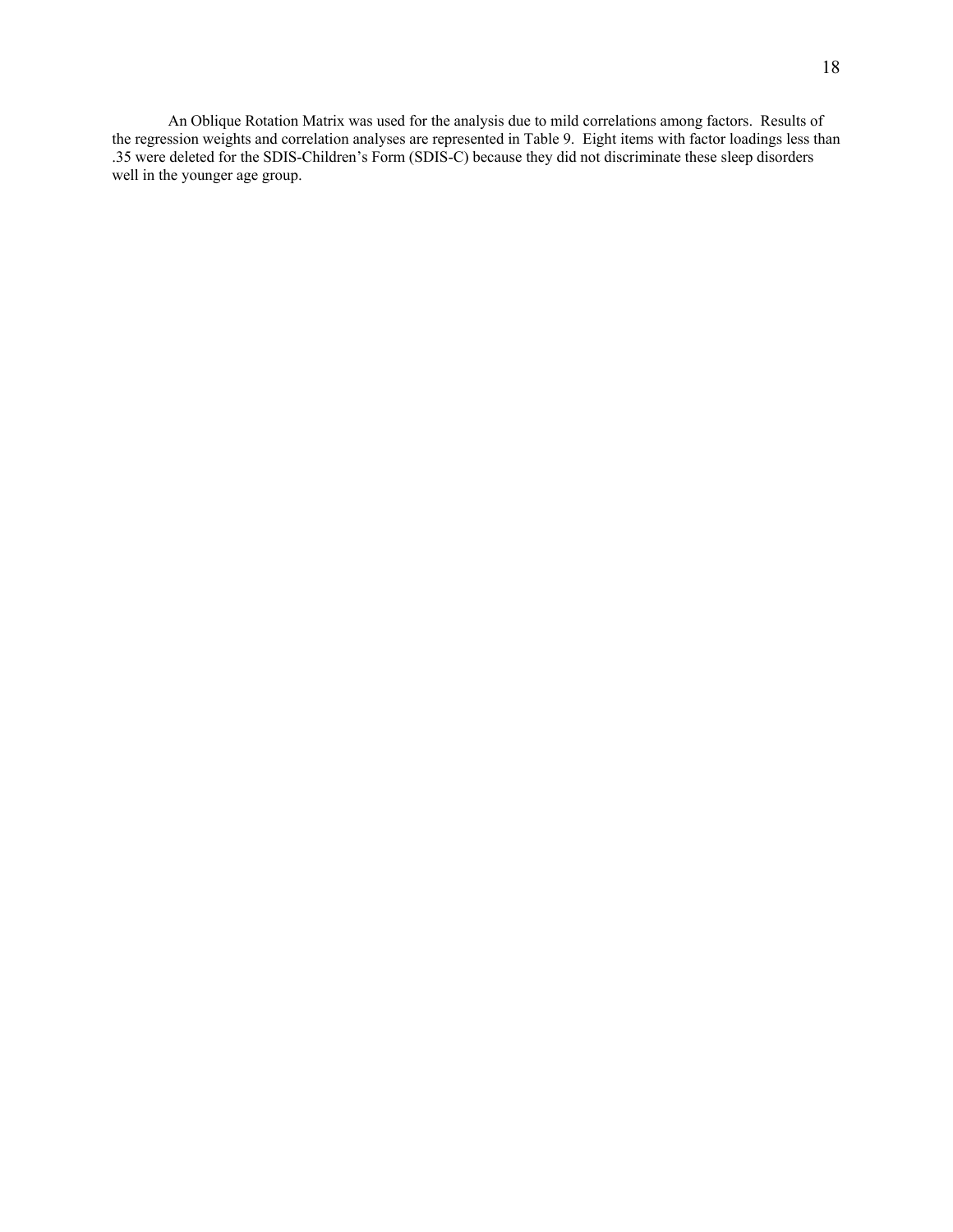|    | ABBREVIATED QUESTIONS                  | <b>FACTOR 1</b><br>(OSAS)<br><b>REGRESSION</b><br><b>COEFFICIENT</b> | <b>FACTOR 2</b><br>(EDS)<br>REGRESS.<br>COEFF. | <b>FACTOR 3</b><br>(PLMD)<br>REGRESS.<br>COEFF. | <b>FACTOR 4</b><br>(DSPS)<br>REGRESS.<br>COEFF. |        |
|----|----------------------------------------|----------------------------------------------------------------------|------------------------------------------------|-------------------------------------------------|-------------------------------------------------|--------|
| 1. | Stops Breathing 5 sec.                 | $.76***$                                                             | .20                                            | $-.18$                                          | $-.02$                                          |        |
| 2. | Mouth Breather / Daytime               | $.66**$                                                              | $-.10$                                         | $-.02$                                          | .12                                             |        |
| 3. | Mouth Breather / Nighttime             | $.71***$                                                             | .13                                            | $-.08$                                          | $-11$                                           |        |
| 4. | More Sleepy in Daytime                 | .00                                                                  | .79 ***                                        | .09                                             | .01                                             |        |
| 5. | Difficulty Arising in A.M.             | $-.06$                                                               | $-.30$                                         | $-.08$                                          | $-.05$                                          | Delete |
| 6. | Unable to Talk upon Awakening          | .14                                                                  | .34                                            | .28                                             | $-.08$                                          | Delete |
| 7. | Leg Jerks & Movements                  | .28                                                                  | .14                                            | $.43*$                                          | $-12$                                           |        |
| 8. | Raspy Breathing or Light Snoring       | $.71***$                                                             | $-22$                                          | .19                                             | .01                                             |        |
| 9. | Loud Snoring                           | $.82***$                                                             | $-.01$                                         | .04                                             | $-.04$                                          |        |
|    | 10. Confusion on Awakening             | .32                                                                  | $.46*$                                         | .25                                             | $-.03$                                          |        |
|    | 11. Rolls around Bed                   | $.37*$                                                               | $-.05$                                         | $.42 *$                                         | $-.03$                                          |        |
|    | 12. Awake Past 11:00 p.m               | -.11                                                                 | .27                                            | $-15$                                           | $.50**$                                         |        |
|    | 13. Gasps/Chokes/Snorts in Sleep       | $.79***$                                                             | .13                                            | $-.07$                                          | .01                                             |        |
|    | 14. Bed Wetting                        | .07                                                                  | .14                                            | $-27$                                           | $-.08$                                          | Delete |
|    | 15. Sweats A Lot in Sleep              | $.51**$                                                              | $-.03$                                         | .31                                             | $-.20$                                          |        |
|    | 16. Irritable                          | .08                                                                  | .27                                            | $.51**$                                         | .07                                             |        |
|    | 17. Restless Leg Pain in Child         | .10                                                                  | $.46*$                                         | .28                                             | .10                                             |        |
|    | 18. Restless Leg Pain in Parent        | .06                                                                  | .11                                            | .32                                             | .07                                             | Delete |
|    | 19. Tired in A.M./Alert in P.M.        | .03                                                                  | $.36*$                                         | .14                                             | .20                                             |        |
|    | 20. Sleeps in Strange Positions        | $.56**$                                                              | .08                                            | .06                                             | $-.06$                                          |        |
|    | 21. Attacks of Muscle Weakness         | .10                                                                  | $.42 *$                                        | $-.13$                                          | .27                                             |        |
|    | 22. Heavy Breathing While Sitting      | $.72***$                                                             | .11                                            | .15                                             | .09                                             |        |
|    | 23. Accident Prone                     | .28                                                                  | .07                                            | $.45*$                                          | .09                                             |        |
|    | 24. Awakens in the Night               | .05                                                                  | .26                                            | $.39*$                                          | .11                                             |        |
|    | 25. Tired After Enough Sleep           | $-.06$                                                               | $.70***$                                       | .31                                             | $-.06$                                          |        |
|    | 26. Vivid, Frightening Dreams          | .19                                                                  | .24                                            | $.48 *$                                         | .18                                             |        |
|    | 27. Skips or Late for Early Classes    | $-.03$                                                               | $.39*$                                         | .12                                             | .13                                             |        |
|    | 28. $30+$ Min. to Go to Sleep          | $-.09$                                                               | .01                                            | $.51**$                                         | $.37*$                                          |        |
|    | 29. Falls Asleep Talking/Standing      | .04                                                                  | $.64**$                                        | $-.09$                                          | $.00\,$                                         |        |
|    | 30. Diff. Shifting Sleep Onset Earlier | $-.07$                                                               | .27                                            | $-.09$                                          | $.66**$                                         |        |
|    | 31. Headaches                          | .15                                                                  | .14                                            | .11                                             | .08                                             | Delete |
|    | 32. Strange Automatic Behaviors        | $-.04$                                                               | .19                                            | .25                                             | .25                                             | Delete |
|    | 33. Dry Mouth upon Awakening           | .30                                                                  | .07                                            | .25                                             | .06                                             | Delete |
|    | 34. Diff. Breathing at Night           | $.42*$                                                               | .25                                            | $-.16$                                          | .06                                             |        |
|    | 35. Sleeps More in Daytime             | $-.07$                                                               | .86 ***                                        | -.03                                            | $-.06$                                          |        |
|    | 36. High Activity Level                | $-.07$                                                               | $-14$                                          | $.71***$                                        | .04                                             |        |
|    | 37. Touchy & Temper Tantrums           | $-.08$                                                               | .09                                            | $.76***$                                        | $-.03$                                          |        |
|    | 38. Non-Compliant                      | $-.09$                                                               | $-.03$                                         | $.80***$                                        | $-.01$                                          |        |
|    | 39. Late Sleep Onset-Week Nights       | $-.11$                                                               | .09                                            | .09                                             | $.78***$                                        |        |
|    | 40. Late Sleep Onset-Weekend           | $-.08$                                                               | .04                                            | .06                                             | $.77***$                                        |        |
|    | 41. Amount of Sleep-Week Nights        | $-.03$                                                               | .05                                            | $-.03$                                          | $-.76***$                                       |        |
|    | 42. Amount of Sleep-Weekends           | $-18$                                                                | .34                                            | $-.10$                                          | $-.63**$                                        |        |
|    | 43. Daytime Naps                       | .30                                                                  | .19                                            | .03                                             | $-15$                                           | Delete |

Note.<sup>1</sup> Factor loadings between .35 - .49 are marked with one asterik\* indicating that an item is a mild or fair measure of the sleep factor; loadings of .50 - .69 (\*\*) indicate a moderate or good indicator; loadings of .70+ (\*\*\*) indicate a high or very good measure.

Note.<sup>2</sup> Permission given by M. Luginbuehl to reproduce this table (p. 181).<sup>3</sup>

**\_\_**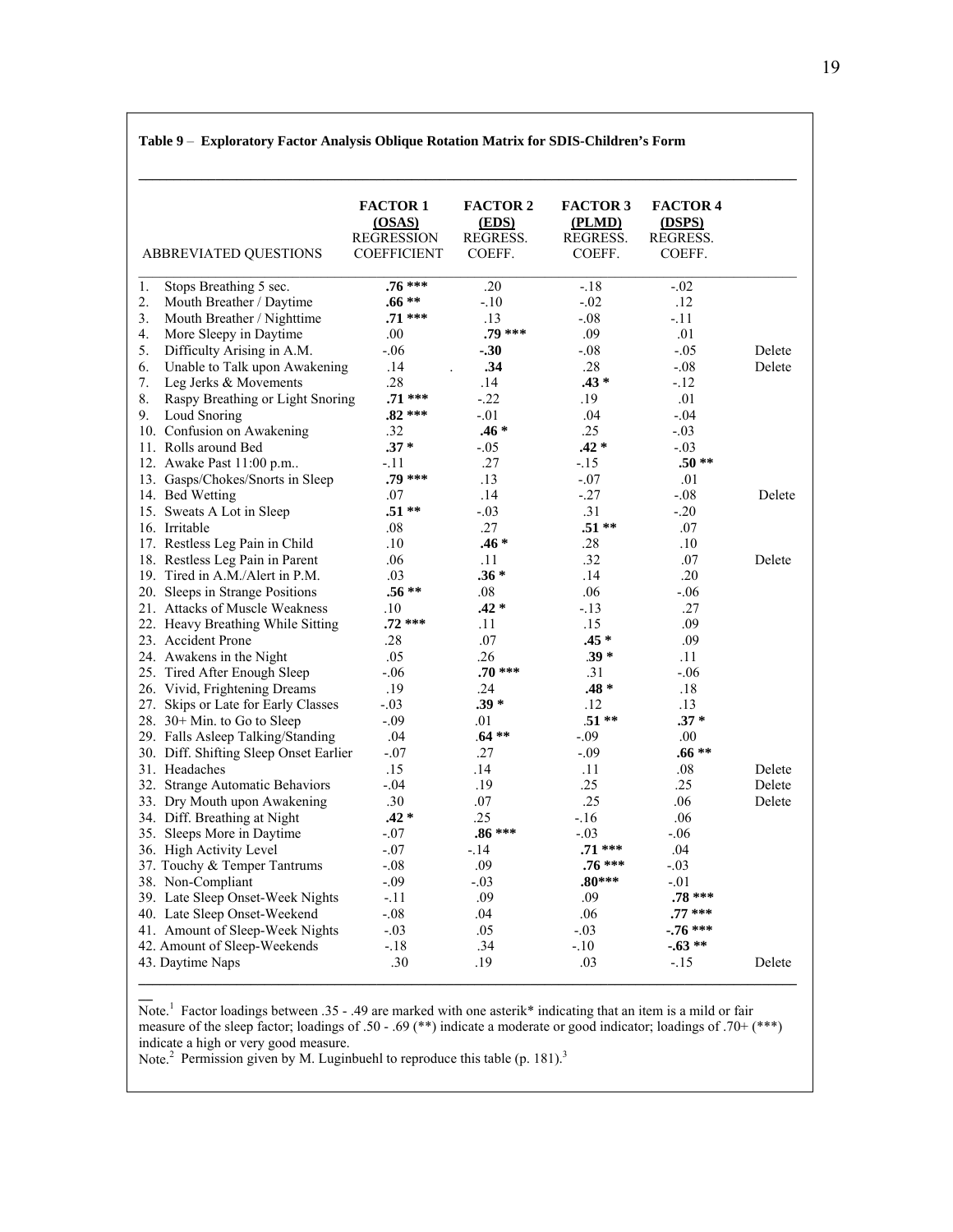## **Construct Validity using Confirmatory Factor Analysis on the SDIS-Children's Form (SDIS-C)**

 There were 201 participants in the Confirmatory Factor Analysis (CFA) for the SDIS-C (ages 2-through-10 years); 117 (58%) were male and 84 (42%) were female. There were 62 participants (31%) from the youngest age group (2-through-5 years) and 139 participants (69%) from the 6-through-10 year group.

 CFA was completed using the 36 items remaining after the Pilot Study elimination process. A good CFA model fit was based on the recommended Fit Indices as follows: (1) The Non-Normed-Fit Index (NNFI) is a good estimate model fit for smaller, non-random sample sizes,<sup>29</sup> which occurred in this study. Values range from 0 to 1 with a value of .90 or greater being considered a good fit; (2) Bentler's Comparative Fit Index<sup>30</sup> (CFI) is similar to the NNFI because it provides an accurate measure of fit regardless of sample size, but it tends to be more precise than the NNFI or other fit indices.<sup>30</sup> CFI values range from 0-to-1, with values over .90 indicating a good fit. A final fit index to be considered was the Root Means Square Error of Approximation (RMSEA). A desirable value to be obtained here would be a score of  $\leq 0.06$ .<sup>31</sup>

 The first run of the CFA Model resulted in CFI and NNFI Fit Indices that were in the high .70's and not satisfactory. Therefore, specified modifications were made, resulting in ten items being deleted, and allowance for nine items to measure two or even three factors. It was necessary to delete these items because some of them had  $R<sup>2</sup>$ values lower than .30, and some items were better discriminators of sleep disorders in older students, but not good discriminators for younger students. Eight residuals (error measures) were also correlated. After discarding the items with high error coefficients, 25 items remained.

 After making these modifications, CFA was again conducted and a good model fit was attained. The chisquare (X<sup>2</sup>) of 366.82, and df = 250 was significant ( $p < .0001$ ). The X<sup>2</sup> / df ratio was 1.467, which was under the required 2.0, indicating an acceptable model fit. The value of the RMSEA was .05, which also indicated a good fit. The Non-Normed Fit Index (NNFI) was .95, and the most reliable of all indices for this study, the Comparative Fit Index (CFI) was .96, which indicated a very good model fit. Based on these CFA fit indices, the revised SDIS-C with a four factor structure model was confirmed based on the theoretical model proposed with some modifications. Some items were not unique to one factor and are listed under more than one sleep domain. Table 10 displays the CFA confirmed sleep factors on the SDIS-C, their corresponding items, and regression weights: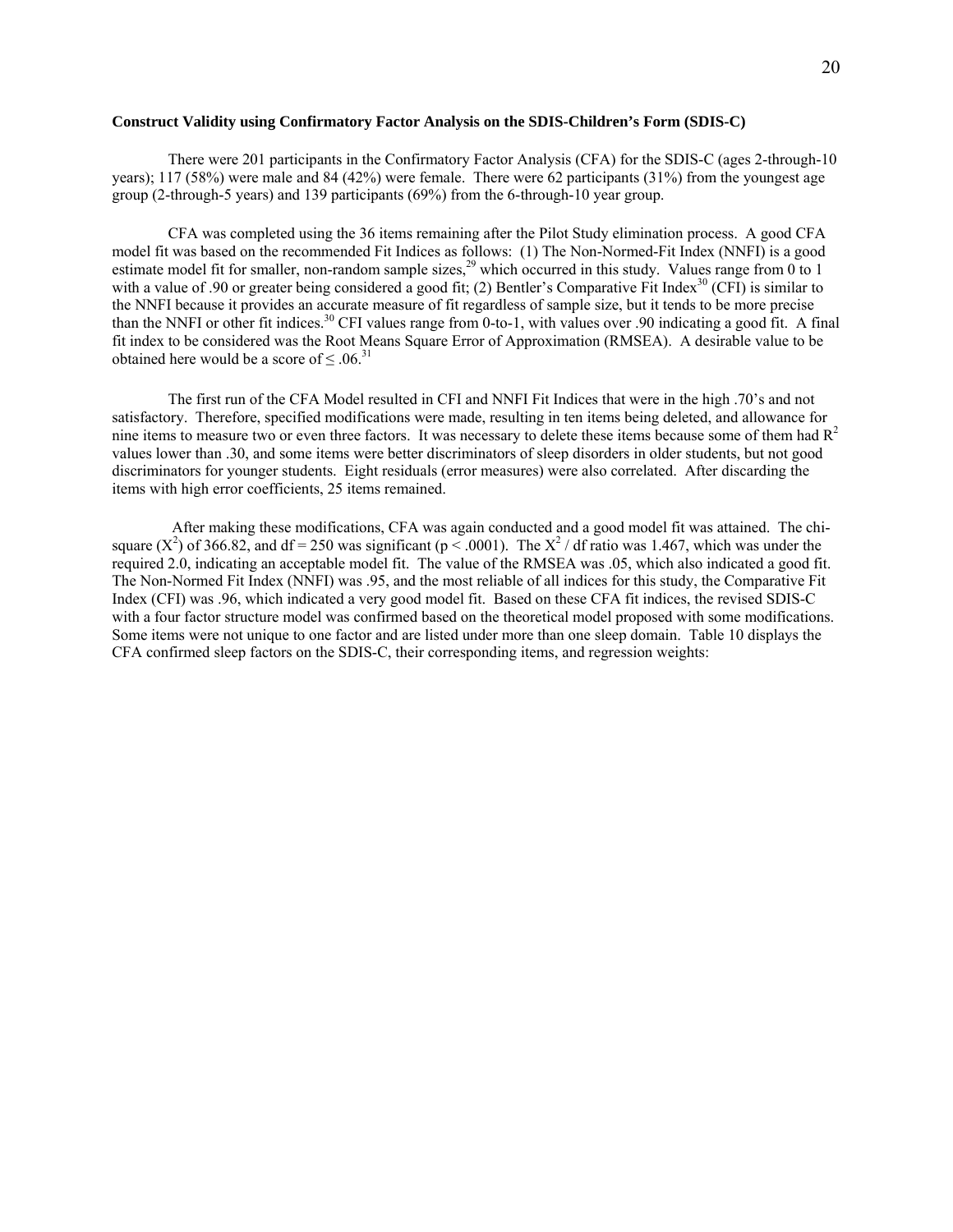| .74                                    |                                        |     |                               |
|----------------------------------------|----------------------------------------|-----|-------------------------------|
| .67                                    |                                        |     |                               |
| 3. Mouth Breather/Nighttime<br>.71     |                                        |     |                               |
|                                        |                                        |     | .88                           |
| .34                                    | .37                                    |     |                               |
| .72                                    |                                        |     |                               |
| .86                                    |                                        |     |                               |
| .28                                    | .35                                    |     | .36                           |
| .33                                    | .44                                    |     |                               |
| .88                                    |                                        |     |                               |
| .42                                    | .27                                    |     |                               |
|                                        |                                        |     | .49                           |
|                                        |                                        |     | .69                           |
| 14. Sleeps in Strange Positions<br>.56 |                                        |     |                               |
| .69                                    |                                        |     |                               |
|                                        | .41                                    |     | .38                           |
|                                        | .28                                    |     | .56                           |
|                                        | .30                                    | .44 |                               |
|                                        |                                        | .66 |                               |
| 20. Falls asleep More in Daytime       |                                        |     | .76                           |
|                                        | .69                                    |     |                               |
| 22. Touchy & Temper Tantrums           | .72                                    |     |                               |
|                                        | .70                                    |     |                               |
| 24. Late Sleep Onset-Week Nights       |                                        | .96 |                               |
| 25. Late Sleep Onset-Weekend           |                                        | .91 |                               |
| 17. Tired After Enough Sleep           | 19. Diff. Shifting Sleep Onset Earlier |     | <b>OSAS / PLMD /DSPS /EDS</b> |

**Construct Validity using Confirmatory Factor Analysis on the SDIS-Adolescent Form (SDIS-A)** 

 There were 182 participants in this CFA analysis; 111 (61%) were male and 71 (39%) were female. There were 119 (65%) participants in the 11-through-14 year age group and 63 participants (35%) from the 15-through-18 year age group. The initial Pilot Study EFA results, which indicated five factors and regression weights for their items, were used to guide Confirmatory Factor Analysis (CFA). Three items with low factor loadings of <.35 and weak communality scores in the Pilot Study EFA were discarded because they did not discriminate well between older students with and without sleep disorders.

The first run of the CFA Model resulted in CFI and NNFI Fit Indices that were in the high .60's and .70's and not satisfactory. Specified modifications were made, resulting in ten items being deleted and 19 items were allowed to measure two or more factors. These deletions were necessary because some of the items were more discriminating of sleep disorders in younger students, but not in older students. Seventeen residuals (error measures) were also correlated. Also items with  $R^2$  values below .30 were discarded leaving 30 items.

 After making these modifications, CFA was again conducted and a good model fit was attained. The chisquare  $(X^2)$  was 517.98 and the df = 352, which was significant (p < .0001). The  $X^2$  / df ratio was 1.47, which met the requirement of < 2.0, indicating an acceptable model fit. The value of the RMSEA was .05, which indicated a good fit. The Non-Normed Fit Index (NNFI) was .94, and the most reliable of all indices for this study, the Comparative Fit Index (CFI), was .95, which was regarded as a good fit. Based on these fit indices, the revised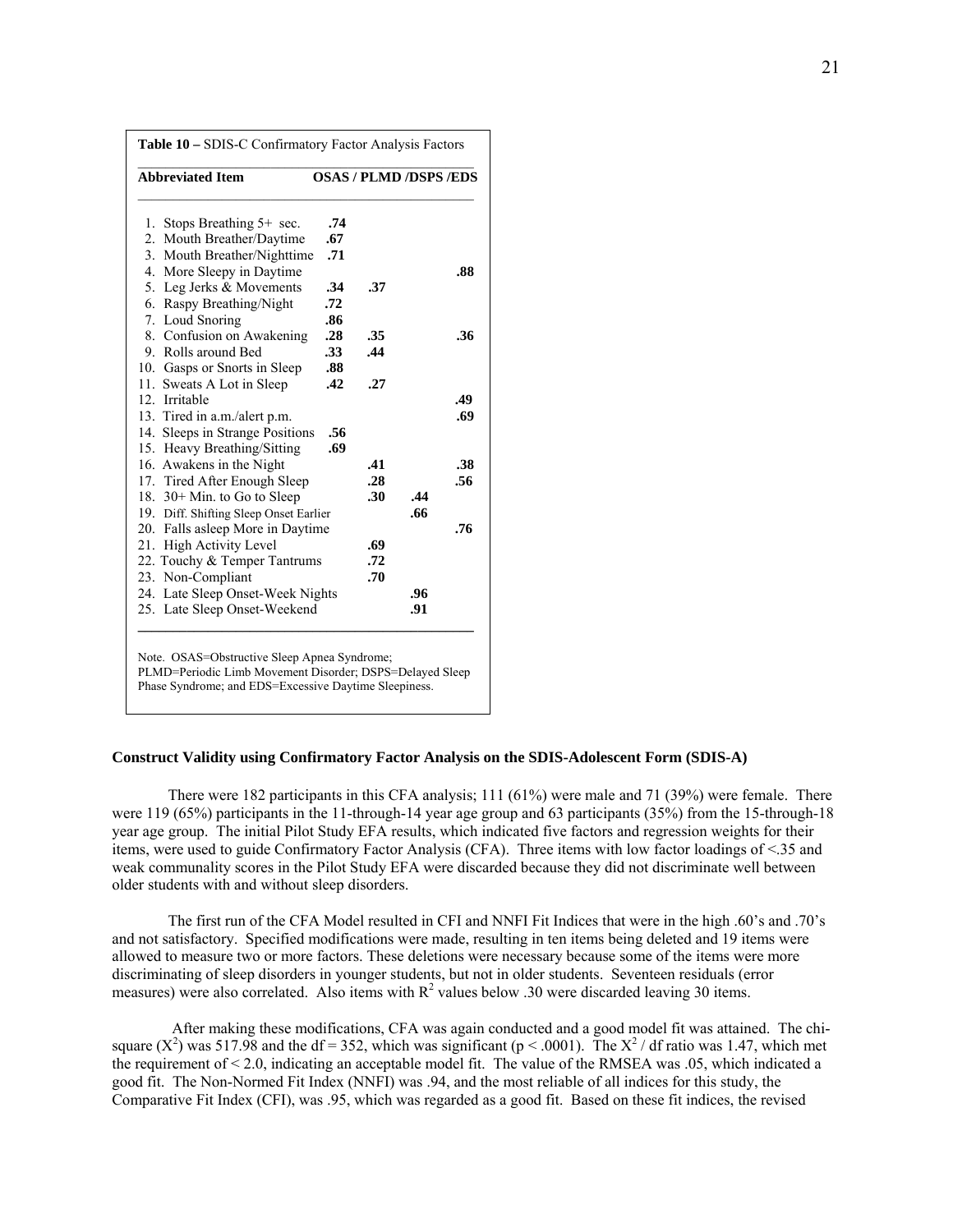SDIS – Adolescent Form supported the theoretical model proposed in EFA using a five factor structure model with modifications. See Table 11 for a summary of the Five Sleep Factors, their items, and regression weights.

| <b>Abbreviated Items</b><br><b>OSAS/RLS/DSPS/NARC/EDS</b>       | <b>PLMD</b> |     |            |     |
|-----------------------------------------------------------------|-------------|-----|------------|-----|
|                                                                 |             |     |            |     |
| Stops breathing 5"<br>.78<br>1.<br>.62                          |             |     |            |     |
| 2. Mouth breather/night<br>3. Daytime sleepiness                |             |     | .46        | .47 |
| 4. Can't arise within 5-10                                      |             |     |            |     |
| min. & start routine                                            |             | .29 |            | .43 |
| 5. Unable to talk/move                                          |             |     |            |     |
| when awakened                                                   |             |     |            | .53 |
| 6. Leg Jerks & Movements                                        | .52         |     | .22        |     |
| 7. Raspy Breathing/Night .67                                    |             |     |            |     |
| 8. Loud Snoring<br>.88                                          |             |     |            |     |
| 9. Confusion Awakening<br>.38                                   |             |     |            | .32 |
| 10. Stays up past 1:00 a.m.                                     |             |     |            |     |
| on school nights                                                |             | .74 | .28        |     |
| 11. Gasps / Snorts in Sleep .85                                 |             |     |            |     |
| 12. Irritable                                                   |             |     |            | .89 |
| 13. Student has urge to                                         |             |     |            |     |
| move legs/uncomfortable                                         | .80         |     |            |     |
| tingling sensation                                              |             |     |            |     |
| 14. Tired in a.m./alert p.m.                                    |             | .24 | .33        | .41 |
| 15. Sleeps in Strange                                           |             |     |            |     |
| Positions<br>.47                                                | .35         |     |            |     |
| 16. Attacks of muscular                                         |             |     |            |     |
| weakness                                                        | .37         |     | .49        |     |
| 17. Awakens in the Night                                        | .58         |     | .31        |     |
| 18. Tired After Enough Sleep                                    |             |     | .41        | .57 |
| 19. Vivid, frightening dreams                                   | .50         | .43 | .29<br>.35 | .28 |
| 20. Skips/Tardy to early class<br>21. $30+$ Min. to Go to Sleep | .27         | .43 |            |     |
| 22. Falls asleep while talking                                  |             |     | .72        |     |
| 23. Difficulty Shifting Sleep                                   |             |     |            |     |
| Onset Earlier                                                   |             | .77 |            |     |
| 24. Strange automatic behavior                                  | .61         |     | .10        |     |
| 25. Falls asleep during day                                     |             |     | .89        | .21 |
| 26. Touchy & loses temper                                       | .18         |     |            | .55 |
| 27. Non-Compliant with                                          | .60         |     |            |     |
| 28. Late Sleep Onset-School Nights                              |             | .76 |            |     |
| 29. Late Sleep Onset-Weekend                                    |             | .72 |            |     |
| 30. Takes daytime naps                                          |             |     | .75        |     |

Note. CFA=Confirmatory Factor Analysis; OSAS=Obstructive Sleep Apnea Syndrome; NARC=Narcolepsy; PLMD=Periodic Limb Movement Disorder; DSPS=Delayed Sleep Phase Syndrome; and EDS=Excessive Daytime Sleepiness.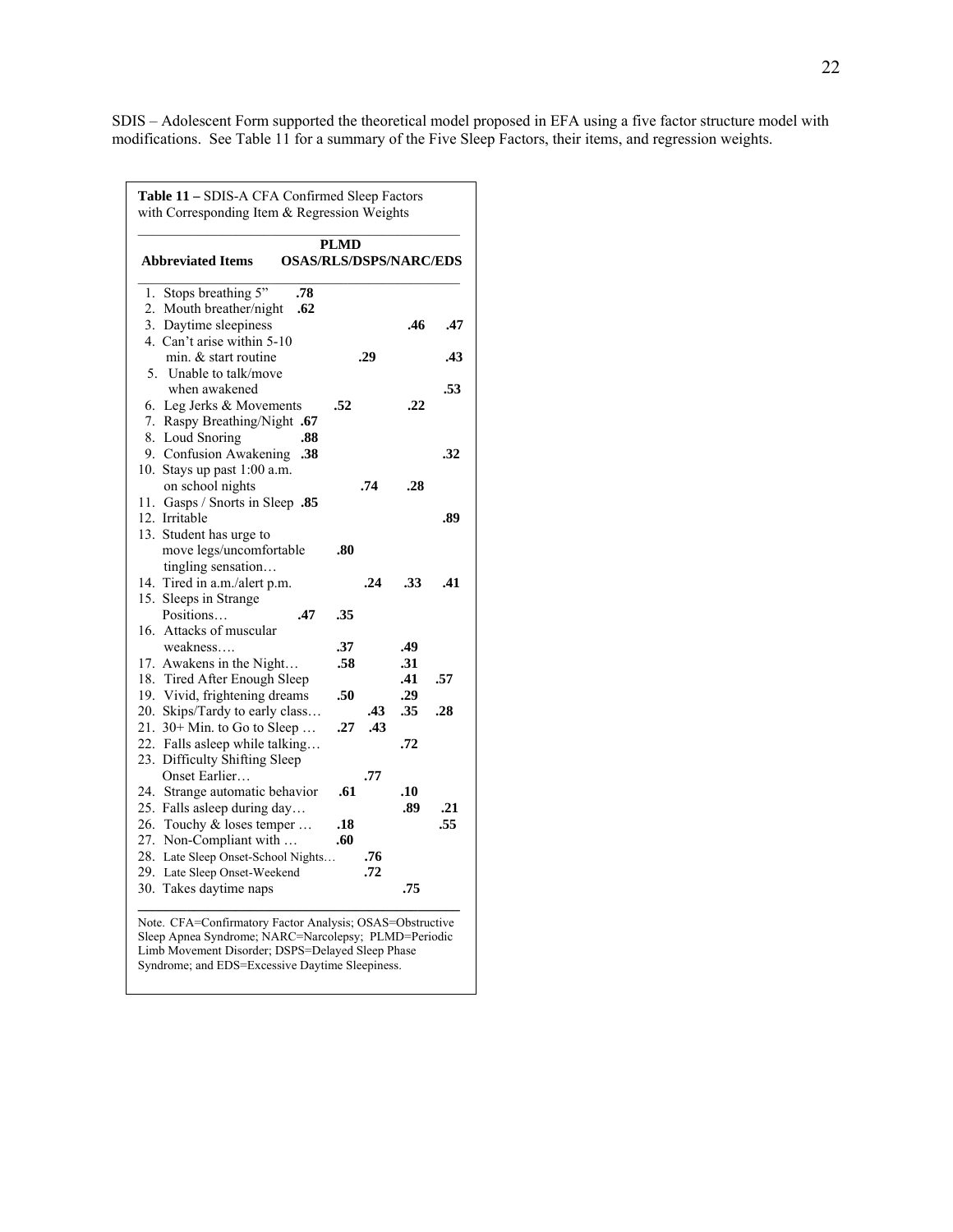## **Criterion-Related Validation - Concurrent Validity**

 The criterion-related validity correlation of the OSAS scale with PSG RDI was based on a sample of 106 children for the SDIS-C. The correlation coefficient was .33 and was statistically significant (p<.0005). The OSAS correlation with the RDI Index for the SDIS – A was based on a sample size of 48 students. The correlation coefficient was .57 and was statistically significant (p<.0001).

 A second correlation was made between the PSG Snore Index to Item #9 on the SDIS ("...snores loudly at night."). This correlation was based on a sample of 98 children in the Young Group. The correlation coefficient was .43 and was statistically significant ( $p$ <.0001). The Snoring Item for the SDIS – A was based on a sample size of 43 students and the correlation coefficient was  $.64$  (p<.0001).

 There were not enough PLMD, DSPS, or Narcolepsy cases to conduct concurrent validity correlations with the corresponding PSG measures of PLMs, Sleep Latency, or MLST Sleep Onset REMs (SOREMs) and average Sleep Latency. Therefore, predictive validity became an important measure of the validity for these sleep domains.

#### **Criterion-Related Validation** - **Predictive Validity of the SDIS-Children's Form**

 DFA with a Jackknife process was conducted on the SDIS-C for 411 participants, 112 of which were medically diagnosed with either a sleep disorder or some type of sleep concern. The first measure of predictive validity was to determine if the SDIS-C could identify the children who were referred for a sleep study regardless of the nature of the sleep disorder. The SDIS-C had a predictive validity (hit rate) of 95-out-of-111 hospital referred students (85.6%) that it would have referred to sleep specialists for a comprehensive sleep evaluation. There were some miscellaneous diagnoses such as nocturnal seizure disorder, fragmented sleep disorder, etc. for which the SDIS-C was not designed to screen. These disorders were included in the 86% overall hit rate. When considering only the sleep disorders for which the SDIS was designed to screen (OSAS, PLMD, DSPS, and Narcolepsy-using the EDS scale), it would have referred 70-out-of-75 of these cases to a sleep specialist for a 93% hit rate.

 The second measure of predictive validity was the accuracy of the SDIS-C in predicting which sleep diagnoses the children in the hospital sample had been given (OSAS, PLMD, Narcolepsy, DSPS, Uncertain, or Other Sleep Problem). The SDIS-C predicted 3-out-of-3 cases of DSPS for a 100% hit rate, 4-out-of-5 cases of Narcolepsy using the EDS scale for 80% accuracy, 35-out-of-59 cases of OSAS for 59%, 3-out-of-10 cases of PLMD for 30%, 5-out-of-26 cases of Uncertain for 19%, and 4-out-of-9 cases of Other Sleep Problems for 44%. For the "Uncertain" and "Other Sleep Problems" groups, the SDIS-C sometimes classified them into one of the four sleep disorder groups it had been designed to screen (i.e., OSAS, Narcolepsy, PLMD, or DSPS). However, the SDIS-C would have referred 20-out-of-26 Uncertain cases to a sleep specialist for a 77% hit rate of identifying a need for a sleep referral. When screening the Other Sleep Problem cases, it would have referred 1-of-the-9 cases for OSAS and 3-of-the-9 cases as "Uncertain, but it seems there is a sleep problem".

 Because the OSAS hit rate was only moderately accurate and the PLMD hit rate was poor, modifications were made by lowering the cut-off levels of T-scores (from 70 to 65) for these two sleep subscales to improve accuracy. Then analyses were conducted on a randomly selected sample of 50 OSAS and 35 PLMD cases diagnosed at Johns Hopkins, Carle Regional, and Miami Children's Hospital using the newly adjusted cut-off levels for OSAS and PLMD. The SDIS-C had to predict "no OSAS" or "yes OSAS" and "no PLMD" or "yes PLMD". This would show whether the SDIS-C could accurately predict both children with the sleep disorder and those without. The SDIS-C accurately predicted 36-out-of-50 cases of OSAS for a 72% hit rate, and 27-out-of-35 children tested for PLMD for a 77% hit rate. This was a significant improvement for both SDIS subscales, especially the PLMD scale. The error scores on the OSAS subscale was due to 20% false positives occurring to 8% false negatives. On the PLMD subscale, there were 15% false positives to 5% false negatives. Although the OSAS and PLMD cut-off levels could be raised to decrease the amount of false positives, this would not be a medically wise change because it would increase the false negatives to 15-20%. OSAS and PLMD are medical disorders that can have serious consequences to a child's health and functioning, so it is better to error on the false positive side and refer 10-20% too many children to sleep specialists, but identify and correct most sleep disorders. Furthermore, the children with the false positives for OSAS and PLMD had other sleep disorder diagnosed in 69% of these cases and needed to be referred for a sleep evaluation. The false positives decreased the predictive validity of the OSAS and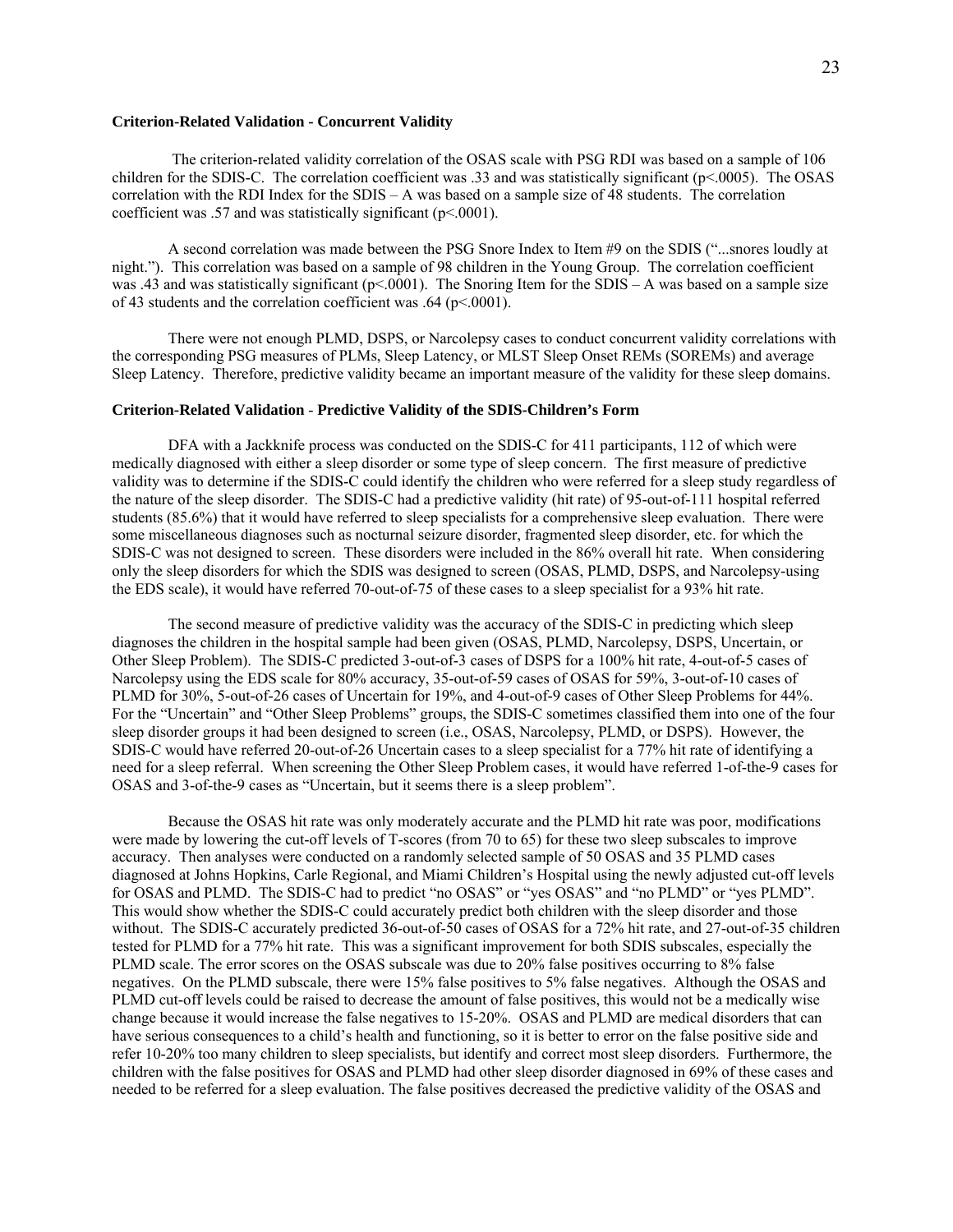PLMD subscales, but it raised the overall screening hit rate of identifying the children who needed a referral for a sleep evaluation, which is the goal of a sleep screening inventory.

 Additionally, the SDIS-C was fairly accurate in discriminating the children with primary snoring from those with OSAS. Six of the 50 hospital cases had only Primary Snoring, but were referred to sleep clinics due to suspicions of OSAS. The SDIC-C would have referred only 2-of-the-6 for a 33% error rate compared to a 100% error rate by the referring physicians.

 Finally, all SDIS-C subscale raw scores were combined to provide standard T-Scores and Percentile Ranks for a total Sleep Disturbance Index (SDI). This index was designed to provide parents and professionals an estimate of the overall disturbance to the day and nighttime functioning of the student when all sleep problems were combined.

 The SDIS-C predicted that 99-out-of-299 (33%) students in the school or private practice samples who had not undergone a sleep study needed one because their SDIS-C scores were equally severe as the Hospital groups with sleep diagnoses. It is hypothesized that a high percentage of these students may have qualified for special education services due to significant learning or behavior problems caused by a sleep disorder.

#### **Criterion-Related Validation** - **Predictive Validity of the SDIS-Adolescent Form**

 DFA was conducted on 182 participants in the two older 11-through-14 and 15-through-18 year age groups (SDIS-A); 132 students came from the school and private practice groups and 50 students came from the Hospital groups and were medically diagnosed with either a sleep disorder or some type of sleep concern. The SDIS-A accurately predicted 48-out-of-50 students who needed to be referred for a sleep study for a 96% hit rate regardless of their diagnoses. When considering only the Hospital diagnosed groups of OSAS, Narcolepsy, PLMD/RLS, or DSPS for which the SDIS-A was designed to screen, the overall hit rate was also 48-out-of-50 of these disorders for a 96% hit rate. The SDIS-A predicted 24-out-of-24 OSAS cases for a 100% hit rate, 4-out-of-4 possible Narcolepsy cases for a 100% hit rate, 4-out-of-4 DSPS cases for a 100% hit rate, and 7-out-of-9 PLMD cases for a 78% hit rate. Even in sleep categories for which it was not designed to screen, it accurately predicted 7-out-of-7 Uncertain for a 100% hit rate, and 2-out-of-2 Other Sleep Problems for a 100% hit rate.

 All SDIS-A subscale raw scores were combined to provide Standard T-Scores and Percentile Ranks for a total Sleep Disturbance Index (SDI). This index was designed to provide an estimate to professionals and parents of the overall disturbance to the day and nighttime functioning of the student when all sleep problems were combined.

 Finally, the SDIS-A predicted that 36-out-of-132 (27%) students in the school or private practice samples who had not undergone a sleep study needed one because their SDIS-A scores were equally severe as the Hospital groups with actual sleep diagnoses. A high percentage of these students qualified for Special Education classes due to speech, learning, or behavior problems. Table 12 displays the Predictive validity (Hit Rates) for the SDIS-C and SDIS-A.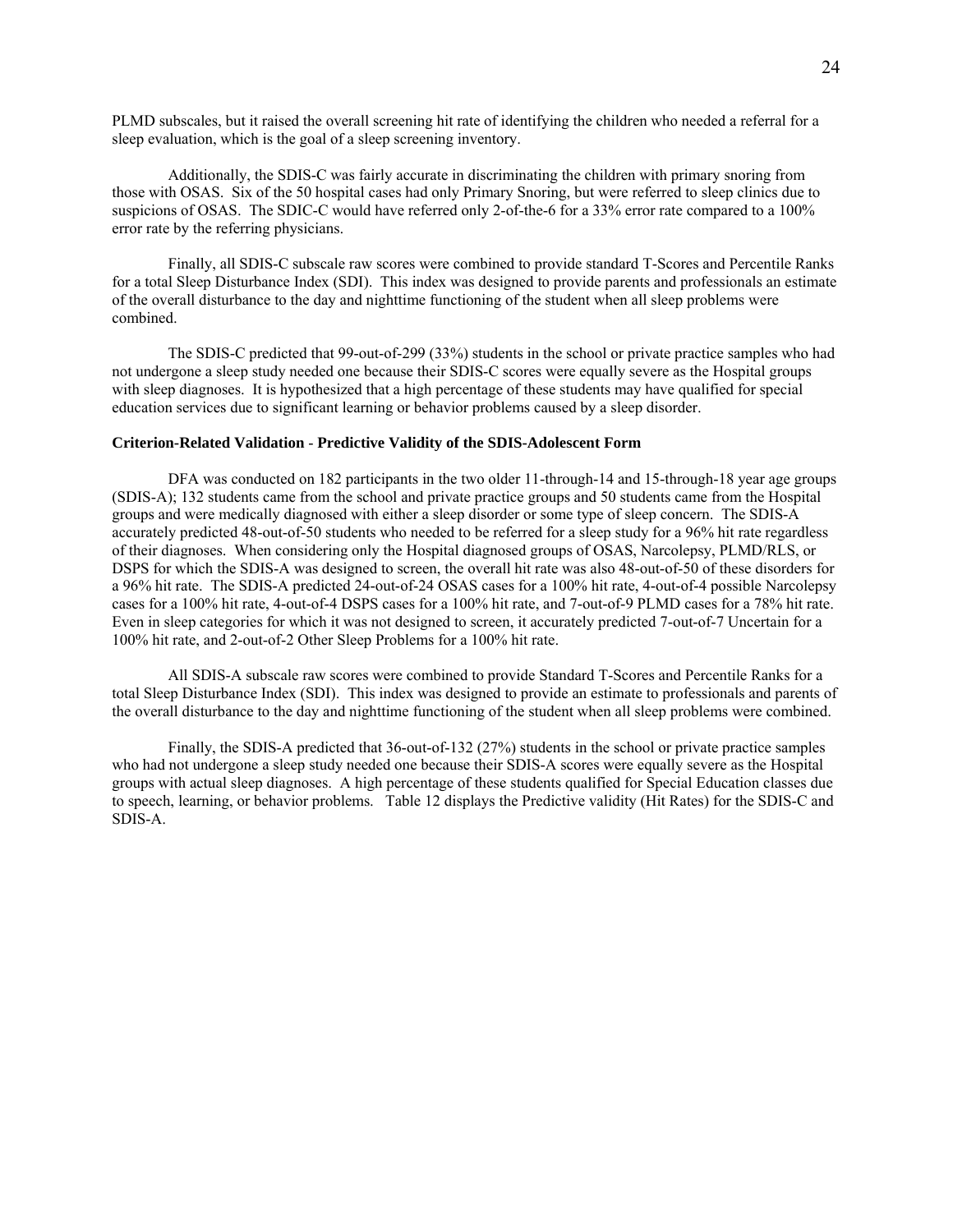| Child Needs       | Hit  | Specific           | Hit                                        |
|-------------------|------|--------------------|--------------------------------------------|
| Sleep Study       | Rate | Diagnosis          | Rate                                       |
| 96-out-of-112     | 86%  |                    |                                            |
|                   |      |                    | 93%                                        |
| $3$ -out-of- $3$  | 100% | $3$ -out-of- $3$   | 100%                                       |
| $5$ -out-of- $5$  | 100% | $4$ -out-of-5      | 80%                                        |
| 57-out-of-59      | 97%  | 35-out-of-59       | 59%                                        |
| $7$ -out-of- $10$ | 70%  | $3$ -out-of- $10$  | 30%                                        |
| $20$ -out-of-26   | 77%  | $5$ -out-of-26     | 19%                                        |
| $4$ -out-of-9     | 44%  | $0$ -out-of-9      | 0%                                         |
|                   |      |                    |                                            |
| $(n = 50)$        |      | $35$ -out-of- $50$ | 72%                                        |
|                   |      |                    |                                            |
| $(n = 35)$        |      | $27$ -out-of-35    | 77%                                        |
| 48-out-of-50      | 96%  | 48-out-of-50       | 96%                                        |
| $4$ -out-of- $4$  | 100% | $4$ -out-of-4      | 100%                                       |
| $4$ -out-of- $4$  | 100% | $4$ -out-of-4      | 100%                                       |
| 24-out-of-24      | 100% | 24-out-of-24       | 100%                                       |
| $7$ -out-of-9     | 78%  | $7$ -out-of-9      | 78%                                        |
| $7$ -out-of- $7$  | 100% | $7$ -out-of- $7$   | 100%                                       |
|                   |      |                    |                                            |
|                   |      |                    | For: DSPS, NARC, OSAS, & PLMD 70-out-of-75 |

or Adjust PLMD = Adjustments made to Cut-off T-scores for OSAS and PLMD.

## **Reliability Analyses: Internal Consistency**

A desirable overall internal consistency for a screening instrument like the SDIS is considered to be  $\geq$  .70, and for a more critical diagnostic instrument, it should be in the .90's.<sup>21</sup> Using Cronbach's Alpha, 412 SDIS-C were analyzed and a total reliability coefficient of .91 was obtained. Cronbach's Alpha for the SDIS-C item subscales was *.*90 for OSAS, .84 for the EDS subscale, .85 for PLMD, and .76 for DSPS.

 A total reliability coefficient of .92 was obtained for the analysis of 182 SDIS-Adolescent Forms. The OSAS subscale had a Cronbach's alpha reliability coefficient of .88; the Narcolepsy subscale was .92; PLMD/RLS was .83; DSPS was .71, and EDS was .83.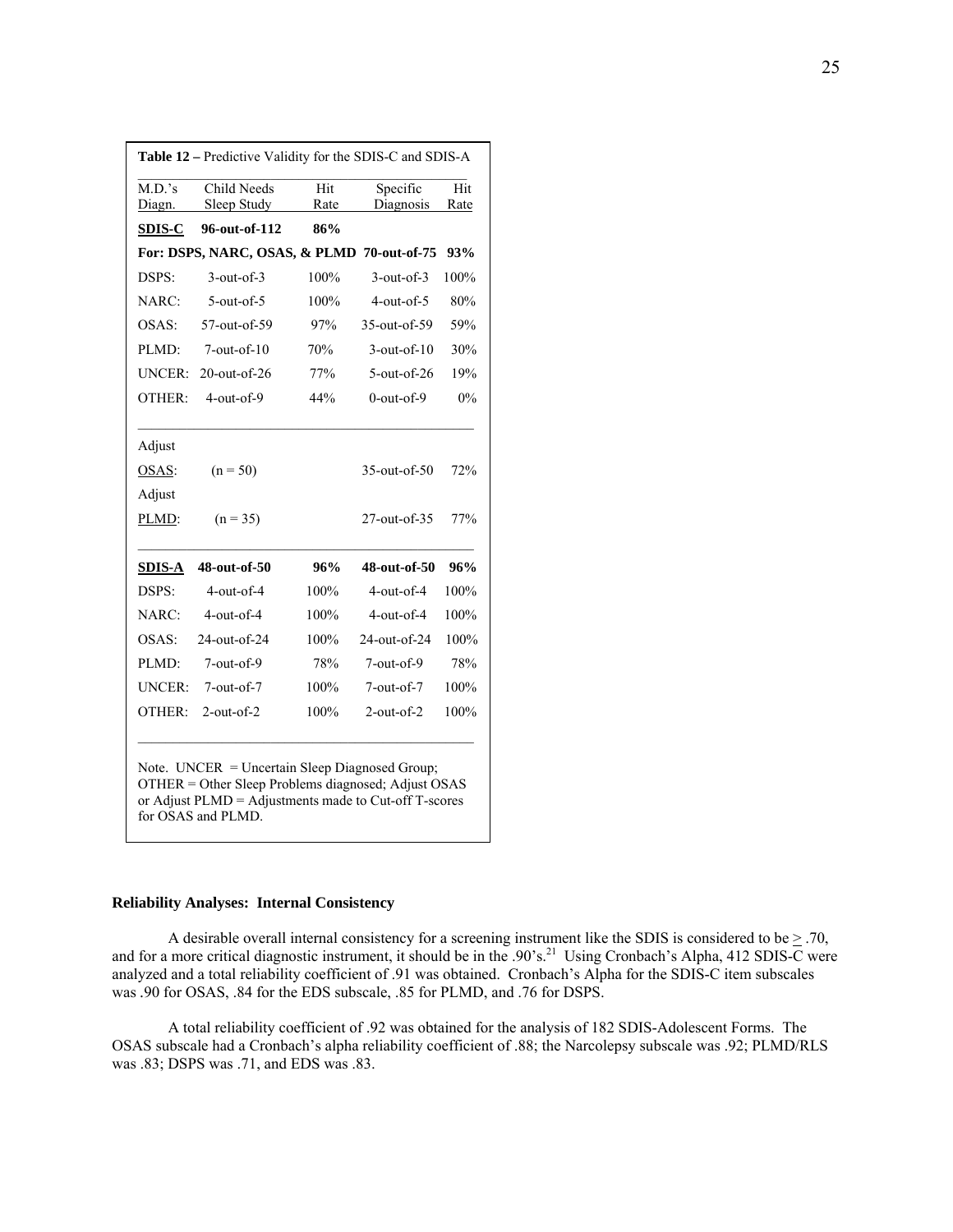## **Reliability Analyses: Test-Retest Reliability**

 Test-retest reliability was conducted on 54 SDIS Inventories (30 SDIS-C and 24 SDIS-A forms). The SDIS-C had a stability coefficient of .97 ( $p$ <.0001), and the SDIS-A obtained a stability coefficient of .86 ( $p$ <.0001).

## **DISCUSSION**

## **Validation Discussion**

 CFA indicated that some characteristics that were purported in the sleep literature to measure only one factor, such as Narcolepsy (i.e., Confusional arousals-> SDIS #8. "...confusion upon awakening"), really occurred among many sleep disorders or factors (OSAS, PLMD, Narcolepsy, and EDS), suggesting that confusional arousals may truly be a measure of extreme sleepiness caused by any one of these sleep disorder disrupting the child's nighttime sleep. Furthermore, none of the tetrad of Narcolepsy symptoms (i.e., cataplexy $\rightarrow$  SDIS: "...attacks of muscle weakness"; hypnogogic hallucinations  $\rightarrow$  SDIS: "...vivid, frightening dreams..."; sleep paralysis  $\rightarrow$  SDIS: "...unable to talk/move when awakening...") were confirmed with EFA or CFA for the younger group except EDS, but they were confirmed for the older group even though cataplexy was the only characteristic unique to the SDIS Narcolepsy subscale. This suggests that EDS is the only characteristic of Narcolepsy that children under 11 years of age are clearly and consistently exhibiting across cases.

 Although RLS items were not endorsed by parents for the young participants, they were endorsed by parents of adolescent participants. This should not be interpreted that RLS never exists in younger children because a few of the younger children in this study had a diagnosis of RLS. However, it suggests that many young children have difficulty conveying this condition of restless legs to their parents, or parents do not notice the symptoms. As a result, parents rarely rated younger children significantly on the RLS items so they had to be deleted on the SDIS-C.

 When conducting criterion-related validity between the OSAS subscale and the PSG RDI Index, it appeared that the RDI scale limited the attainment of higher correlations because the RDI range was large in this study (ranging from 0-to-86 RDI per hour), but a low score of 2 was already an indicator of OSAS at the hospitals. Even though the RDI scale went up much higher, most children with an RDI of 2 were already exhibiting many daytime and nighttime problems and their parents were rating them very high on the SDIS OSAS items/subscale. Students with a very high RDI could not be rated by parents much higher than the ratings made by parents whose children had RDI's between 2-and-10. Given these limitations of the RDI Index, the OSAS subscale correlated significantly with the RDI measurements and showed good specificity in accurately identifying most children with mild OSAS. It easily predicted children with moderate and severe OSAS.

 Predictive validity was high for this brief screening instrument in determining which students should be referred to a sleep specialist for a more comprehensive examination. It was also high in predicting the sleep disorders for which it had been designed to screen (OSAS, PLMD/RLS, Narcolepsy, and DSPS). Although it could not predict other sleep problems (i.e., nocturnal seizures, epilepsy, fragmented sleep disorder, etc.), it was fairly accurate in predicting that these students needed to be referred to a sleep specialist for further evaluation.

#### **Reliability Discussion**

 Overall internal consistency was high for both the SDIS-C and SDIS-A with subscale stability coefficients ranging from the .70's (acceptable) to the .90's (high). Although the DSPS subscales had the lowest stability coefficients due to the small number of items (4-or-5 items), it had a 100% hit rate with the sleep specialists' diagnosis of DSPS, which is the most accurate measure of validity.

#### **General Discussion**

While developing these instruments, many interesting qualitative observations were noted about children's sleep disorders and their measurement:

1) There were measurable differences in sleep disorder ratings between the younger group of children (2-10 years of age) and adolescents (11-through-18 years of age). Parents of adolescents with OSAS, Narcolepsy, or DSPS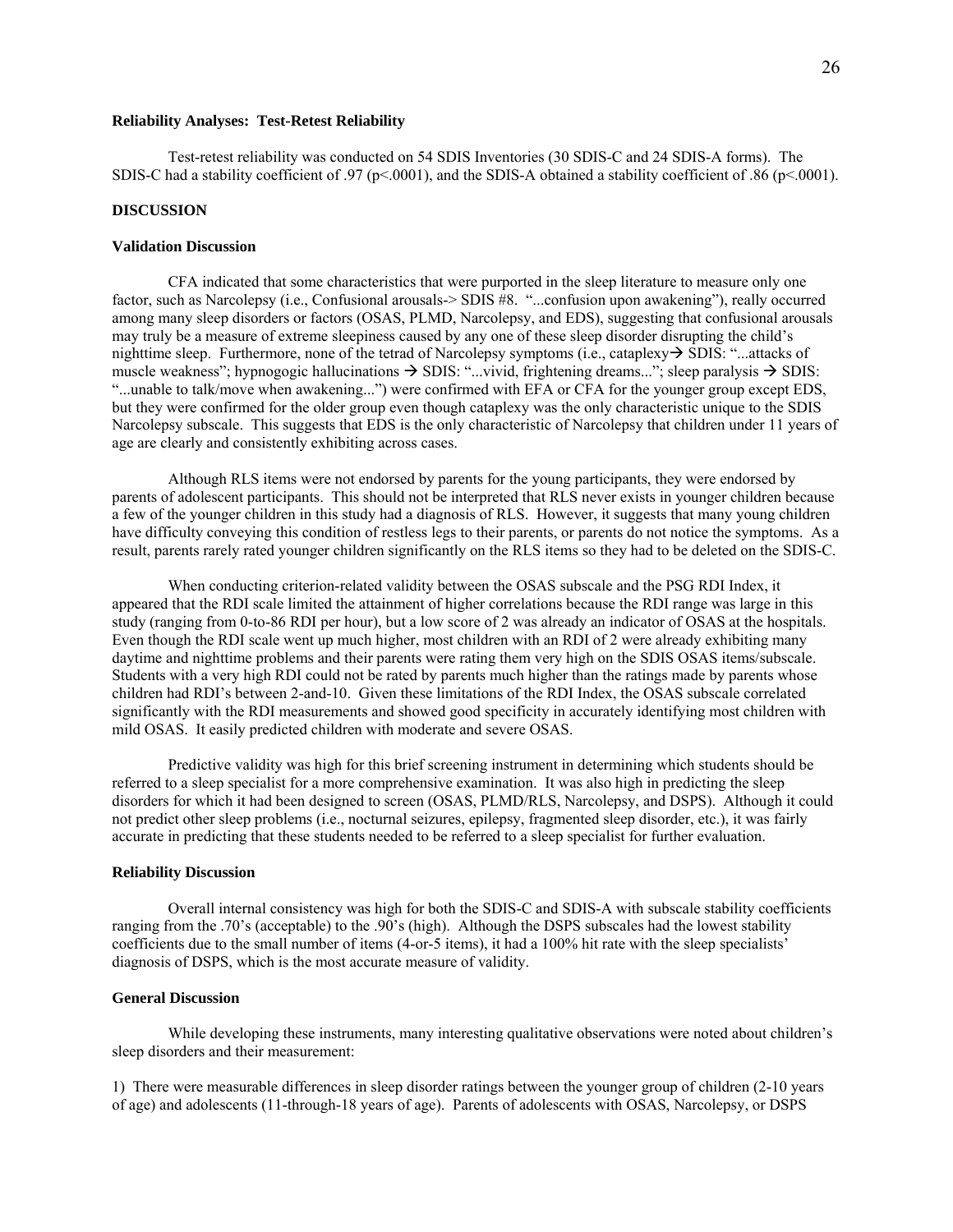rated them more severe on the 7-point likert scale than parents of children less than 11 years. As children became older, their sleep disorders often increased in severity of symptoms. Furthermore, some items that were discriminate of a sleep disorder and appropriate for the adolescent group (i.e., Narcolepsy and RLS) were not endorsed by parents of younger children and had to be deleted. Therefore, the same items, scoring criteria, and subscales could not be used for both age groups on the SDIS. If the same criteria is used for both, younger children will be underidentified, and older children will be over-identified. The SDIS-A had higher predictive validity than the SDIS-C (96% vs. 86%) because older children's sleep disorders become more severe and are easier to identify. Therefore, sleep specialists may need more studies focused on possible differences in children vs. adolescents when using PSG measures (RDI, PLM's, etc).

2) When children in this study obtained a PSG RDI > 1.5, the parents often indicated on the SDIS that these children were having very significant nighttime sleep problems as well as daytime behavior problems. Therefore, it appears that an RDI above 1.5 already suggests that there may be significant impairment in daytime functioning of a child below 11 years of age. This deterioration in functioning may be an important criterion to consider along with the PSG scores when deciding whether a child needs treatment.

3) It was noted that a PSG RDI score > 8-to-10/hr. often caused so many sleep problems that it automatically elevated the PLMD, Narcolepsy, or DSPS scales of the SDIS. This occurred because even moderate OSAS caused many limb movements, restless sleep, fighting sleep, daytime EDS, confusional arousals, and sometimes sleep paralysis and hypnogogic hallucinations in older students (based on parent ratings). Therefore, when several scales are high on the SDIS, the sleep specialist must always begin by ruling out OSAS unless the OSAS scale score is low. If the SDIS OSAS scale is low, but PLMD, Narcolepsy, and/or DSPS are high, then the sleep specialist should start by ruling out PLMD first, which also created escalated scores on the other scales. Some of the students diagnosed with Narcolepsy had high ratings on both the Narcolepsy and PLMD scales. This raises the question of co-morbidity between these two sleep disorders, or whether undiagnosed PLMD is causing extreme EDS resembling Narcolepsy. This study was not designed to answer these diagnostic questions.

4) This study's two exploratory and two confirmatory factor analyses indicated that many sleep characteristics, which were often attributed to one sleep disorder in earlier assumptions (i.e., confusional arousals, sleep paralysis, sweating at night, limb movements, etc...) are characteristics of two or more sleep disorders or EDS. Therefore, the sleep disorders being screened with the SDIS have several common characteristics, and only a few unique characteristics.

5) Even though the sample size was small (n=6), the SDIS-C had higher specificity than referring physicians in distinguishing primary snoring from OSAS. Based on a qualitative analysis of the SDIS-C data, if children exhibited snoring, but few other OSAS items were endorsed, then it was usually primary snoring. OSAS resulted in parents rating many OSAS items high and not just snoring.

6) Even though the SDIS-C does not have a Narcolepsy scale, the EDS items were the only consistent and effective measures when identifying the younger children with a diagnosis of Narcolepsy. In the older adolescent group (SDIS-A), parents of Narcolepsy-diagnosed students were frequently endorsing the SDIS items that indicated mild signs of cataplexy, confusional arousals, hypnogogic hallucinations, and/or sleep paralysis along with high ratings of EDS. This tetrad of characteristics was confirmed and retained on the SDIS-A Narcolepsy scale.

7) Although the SDIS-C has a DSPS scale, it is believed that a more accurate label for this scale would be Behavioral Insomnia of Childhood (BIC). When talking to parents who rated their children high on this scale, the parents often described the characteristics of BIC, such as problems with inconsistent discipline and permitting poor sleep hygiene in their young children, which appeared to foster the late sleep onset more than a change in circadian rhythms that is common in adolescence. However, since most sleep specialists in this study used the diagnosis of DSPS, this term was retained on the SDIS-C, but BIC is also discussed in the SDIS-C Interpretive Report.

8) The SDIS should be more accurate if parents observe their child sleeping for one or two nights before completing the SDIS. In the directions of the published SDIS, parents are asked to observe their child after s/he is asleep for approximately 1-2 hours and again in the early morning hours between 4-5 a.m. It is believed that these additional observations, if conducted by the parents, will increase the OSAS and PLMD scales' predictive validity for certain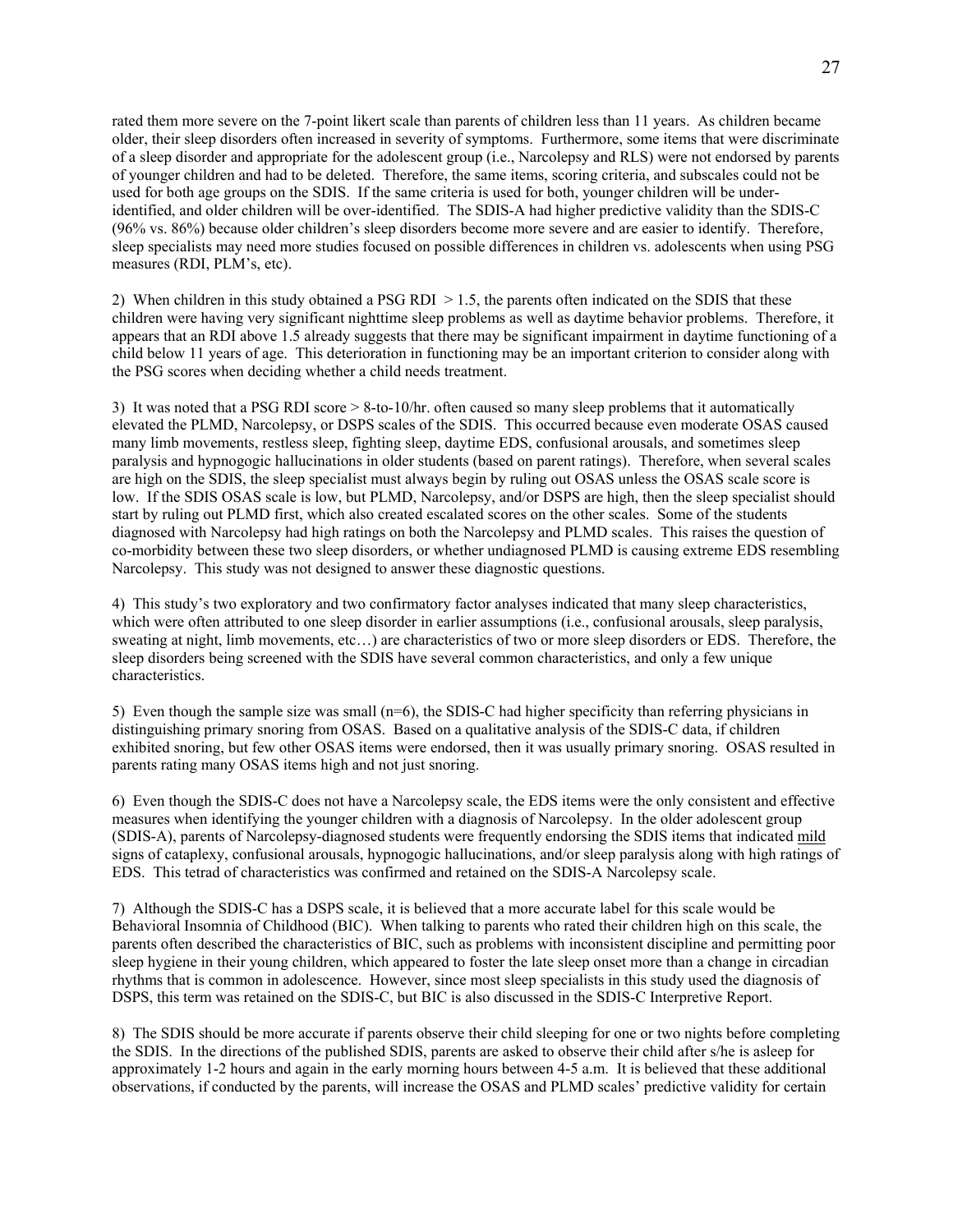nighttime sleep questions (i.e., Does the child stop breathing 5+ seconds during sleep,"; "Does child have leg or arm jerking movements in sleep…"; etc.).

9) It appears that parents have some concerns about the accuracy of the PSG ratings on the RDI and PLM indices in an artificial sleep lab setting compared to their child's typical sleep problems at home. For children who had a diagnosis of a "normal sleep study" based on PSG measures in the retrospective samples, approximately half of the parents made comments on their surveys that they did not think the sleep study in the lab was typical of their child's sleep. They reported that their children had more difficulty falling asleep or slept unusually well at the lab and did not have the same amount of breathing, kicking, or movement problems during the sleep study as at home. Some sleep problems like PLMD may occur irregularly or more often when the child is over-fatigued or stressed out, but not consistently every night. The discontented parents reported that their children continued to have significant sleep problems at home, and they wished the sleep specialist could see their child's home problems. This concern might justify more evaluations of children in the natural home environment over several nights.

10) In approximately 20% of the retrospective cases, parents were unhappy with the communication of sleep study results by the referring physicians. They reported that they had not been informed of the results, or they had been informed that their child had a sleep disorder (usually OSAS), but the referring physician had made no recommendations for treatment, and the child was still struggling. The sleep specialist had sent the overnight sleep study diagnosis and recommendations back to the referring physician in report format, but some of these physicians had not given the parents these recommendations or followed through with treatment six-to-18 months post-sleep study. This lack of continuity of services might be improved by sleep specialists routinely scheduling a follow-up meeting with the parents to inform them of the results and treatment possibilities. Another option might be to mail out a follow-up questionnaire or the SDIS inventory 2-3 months post-sleep study to determine if treatment has been pursued and whether treatment was successful.

## **SUMMARY**

 The SDIS-Children's Form and SDIS-Adolescent Form were developed with interdisciplinary collaboration from respected sleep specialists and sleep centers, school and clinical psychologists, and measurement experts. Both forms were validated with samples of children from four regions of the USA, two psychology private practices, and 45 schools. These norming samples represented all educational classifications and the most frequently occurring DSM-IV diagnoses and closely reflected the population demographics of the 2000 U.S. Census. Both SDIS forms adhere to stringent test construction standards and resulted in high content, construct, and predictive validity, as well as high internal consistency and test-retest reliability. Considering the brevity of these screening instruments (to ensure convenience to parents and the professionals using them), their psychometric accuracy is noteworthy.

 The SDIS-C and SDIS-A were validated using samples of both English- and Spanish-speaking parent and are available in both languages. However, the computer-generated Graph and Interpretive Report for parents and professionals are only available in English at the present time. Although no statistical analyses were conducted on the Spanish data independently due to small numbers of Spanish participants (n=42), the inventories were analyzed qualitatively and no differences were noted between the parents completing the English and Spanish forms.

 The SDIS takes 6-10 minutes for parents to complete. The computer scoring requires about 3-5 minutes for a secretary to load and produce a sleep graph with standard scores (T-scores) for each sleep subscale and a T-score with Percentile Rank for the Total Sleep Disturbance Index (SDI) to be given to the professional and parent. It also indicates whether the child's subscale scores and SDI are within the "Normal Sleep" range, the "Caution" range, or the "High Risk of a Sleep Disorder" range based on this norming sample. An Interpretive Report can be printed, which explains the meaning of the subscale scores in simple terminology for parents and professionals who have minimal knowledge or training in sleep disorders. If a child scores within the "High Risk" range on one or more of the subscales, the parent is encouraged to consult with a pediatrician or sleep specialist. If the child scores within the "Caution" range, the child's sleep behaviors need to be monitored carefully by the parent, and if the child's sleep or daytime problems increase, the parents are encouraged to consult with a pediatrician or sleep specialist.

 A nationally validated and standardized sleep disorders screening inventory like the SDIS is needed many professionals are going to feel confident referring children to sleep specialists. This study suggests that there are a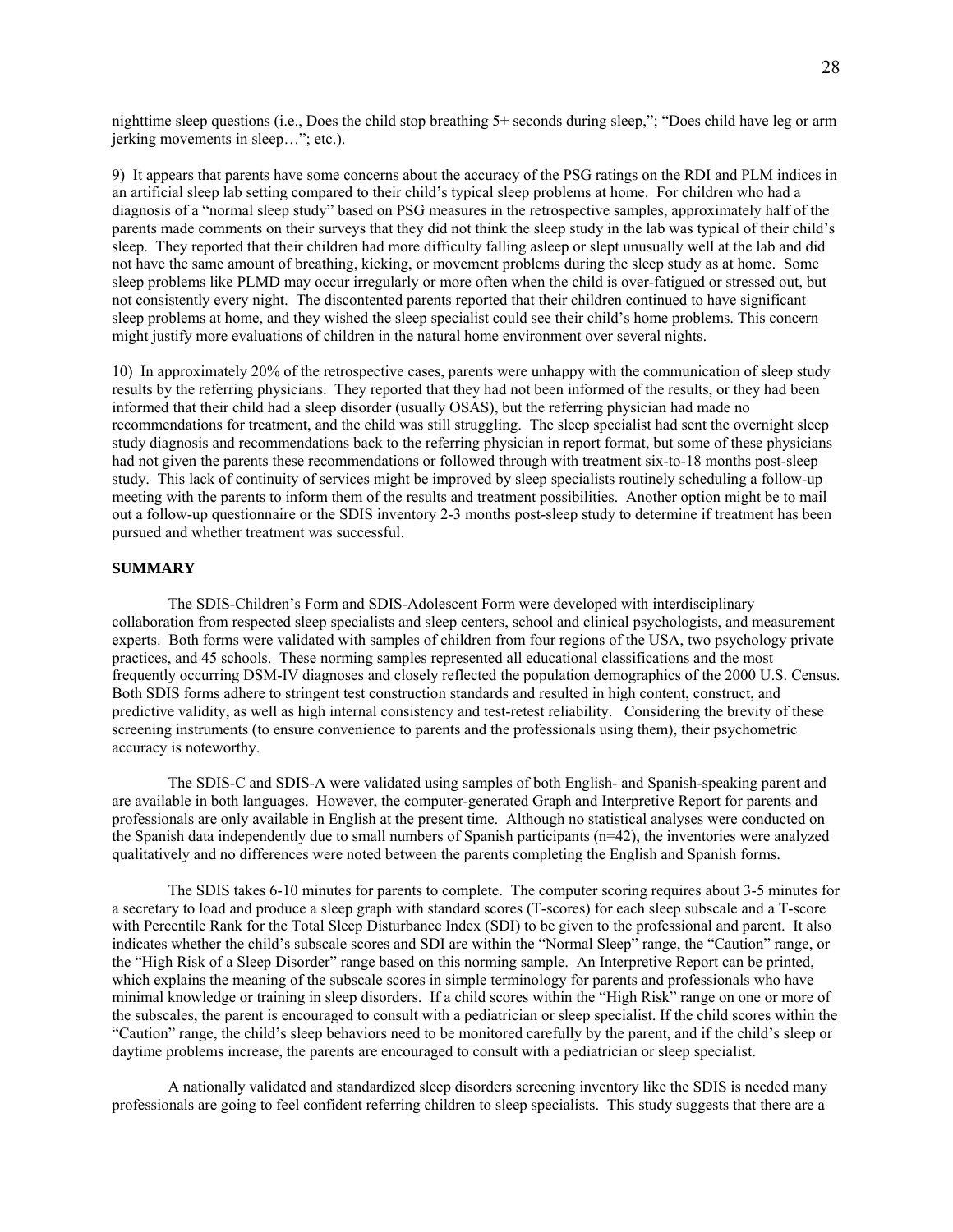high percentage of students, especially in special education, who may have a sleep disorder, but psychologists and pediatricians will be hesitant or unable to convince insurance companies to permit many of these referrals if professionals do not have a nationally validated screening instrument of high predictive validity to substantiate their suspicions. Finally, use of a nationally validated instrument with samples of children that reflect of the 2000 US Census is necessary if the field of pediatric sleep medicine is going to produce credible epidemiology studies of sleep disorders in children.

 $\mathcal{L}_\mathcal{L} = \{ \mathcal{L}_\mathcal{L} = \{ \mathcal{L}_\mathcal{L} = \{ \mathcal{L}_\mathcal{L} = \{ \mathcal{L}_\mathcal{L} = \{ \mathcal{L}_\mathcal{L} = \{ \mathcal{L}_\mathcal{L} = \{ \mathcal{L}_\mathcal{L} = \{ \mathcal{L}_\mathcal{L} = \{ \mathcal{L}_\mathcal{L} = \{ \mathcal{L}_\mathcal{L} = \{ \mathcal{L}_\mathcal{L} = \{ \mathcal{L}_\mathcal{L} = \{ \mathcal{L}_\mathcal{L} = \{ \mathcal{L}_\mathcal{$ 

For further information, please see Child Uplift, Inc. at www.sleepdisorderhelp.com or Harcourt Assessment, Inc.  $\mathcal{L}_\mathcal{L} = \{ \mathcal{L}_\mathcal{L} = \{ \mathcal{L}_\mathcal{L} = \{ \mathcal{L}_\mathcal{L} = \{ \mathcal{L}_\mathcal{L} = \{ \mathcal{L}_\mathcal{L} = \{ \mathcal{L}_\mathcal{L} = \{ \mathcal{L}_\mathcal{L} = \{ \mathcal{L}_\mathcal{L} = \{ \mathcal{L}_\mathcal{L} = \{ \mathcal{L}_\mathcal{L} = \{ \mathcal{L}_\mathcal{L} = \{ \mathcal{L}_\mathcal{L} = \{ \mathcal{L}_\mathcal{L} = \{ \mathcal{L}_\mathcal{$ 

# **ACKNOWLEDGEMENT**

 Special Appreciation is extended to the many professionals and hospitals mentioned in the ETRP and Study Groups at the beginning of the article who made this research study possible.